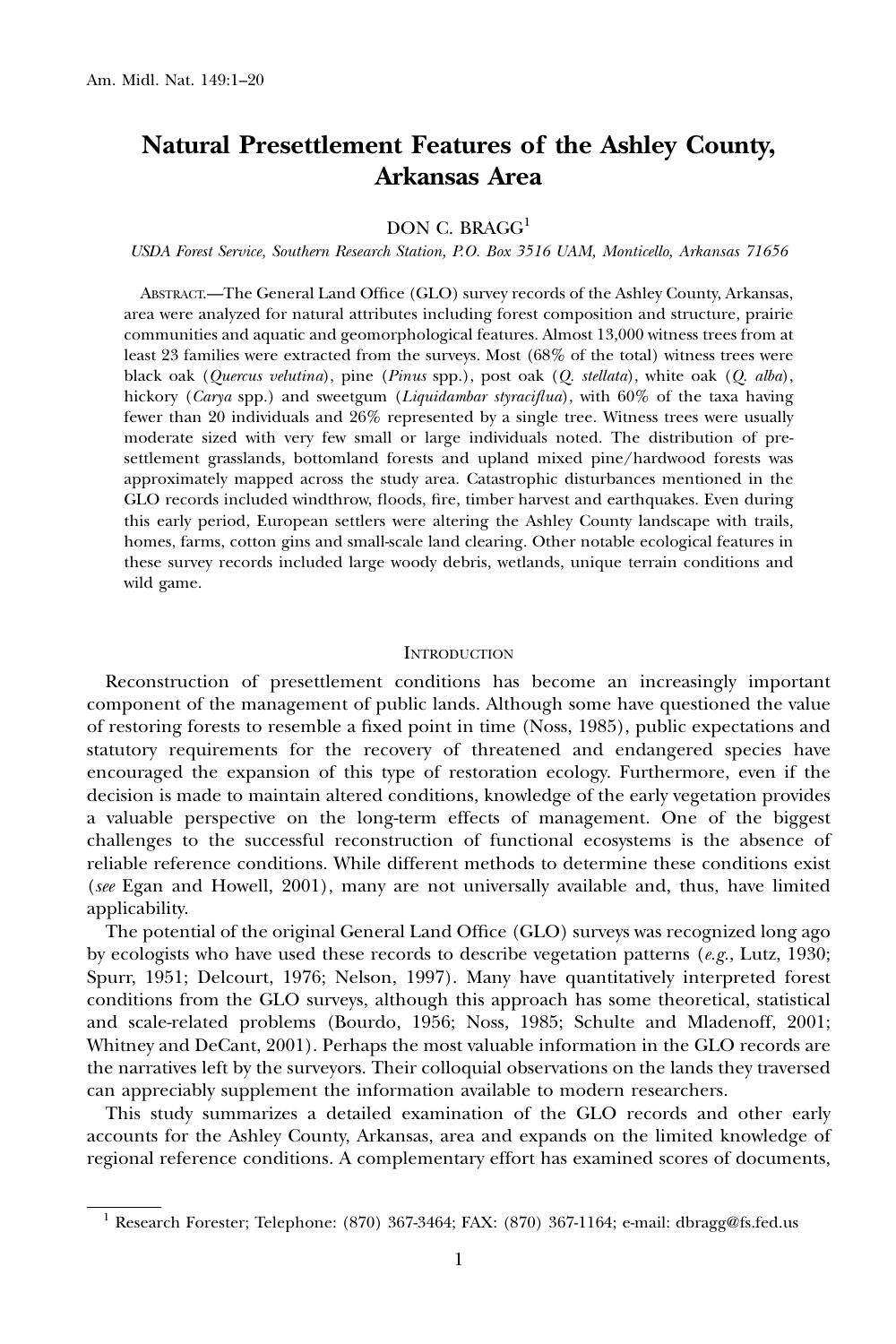photographs and other historical records from the 19th and early 20th Centuries for any useful information on composition, structure and stand dynamics in the Upper West Gulf Coastal Plain (Bragg, in press). When combined, these studies will assist in the restoration of communities resembling the virgin forests of this portion of the southern United States.

## METHODS AND MATERIALS

Data source.—Most of the information in this study was drawn from the 1818 to 1855 GLO surveys of Ashley County and adjacent portions of Bradley, Drew and Union counties (Fig. 1). The original survey notes were transcribed by the deputy surveyors into field notebooks and later transferred to GLO offices for archiving (the handwritten notes for Arkansas were typed during the 1930s). Recently, the Arkansas Commissioner of State Lands Office scanned the typewritten records and made them available to the public as a digital archive (Daniels, 2000). Original copy quality varied, however, limiting the interpretation of some sheets.

Three types of "corners" were permanently established by the GLO surveyors (Fig. 2). Section corners were placed at the intersection of section lines, whereas quarter-section corners were located at the midpoint of each side of the section. Meander (called ''fractional'' by the surveyors) corners were set at every intersection of a section line with a navigable body of water. Each corner was marked, usually with a wooden stake, and then located relative to one to four ''witness'' trees for which species was identified, diameter was estimated and direction and distance to the corner were measured to the nearest link (1 link  $= 7.92$  in  $= 20.1$  cm). Two to four "line" trees along section boundaries were also established to help delineate sections (see Stewart (1935) and Bureau of Land Management (1947) for details on the implementation of the survey protocols). Data in the GLO records also include plat maps (which often identified significant attributes like water bodies, prairie or wetland locations, windfalls, geology, agricultural fields, etc.) and occasional commentary on other natural features.

Analysis procedures and challenges.—At least 16 deputy surveyors worked in the study area from 1818 to 1855. Due to the duration of this effort, surveyors operated under an evolving set of instructions (Stewart, 1935). The large number of observers and different performance standards has undoubtedly affected the consistency of the information drawn from the GLO records. Uneven observations constrain the ecological assessment of the survey records because one cannot attribute variation in the notes to the observer, environmental change or pre-existing conditions. For instance, no specific directions for where and how to estimate tree diameter were provided, although this may have been standardized and taught to surveyors during their professional development. It cannot be presumed, however, that diameter used by the surveyors was taken at the current standard of 1.37 m above mineral soil, nor can it be assumed that the same rules for measuring diameter in special cases ( $e.g.,$  on a slope, leaning trees or for a buttressed base) were applied.

The contractual requirements of surveyors also limited their ability to observe natural features. As an example, the trees selected to witness corners or lines were not randomly or systematically selected from the available population of stems. Rather, as stated in the 1843 instructions issued by the GLO office in Little Rock, Arkansas, the surveyors were to:

... select for bearing trees those which are the *soundest and most thrifty* in appearance, and of the size and kinds of trees which experience teaches will be the most permanent and lasting. (Reported in Stewart (1935, p. 165), emphasis added)

This instruction permitted considerable latitude in how witness trees were chosen and probably resulted in a level of bias to each surveyor that cannot be quantified. For instance,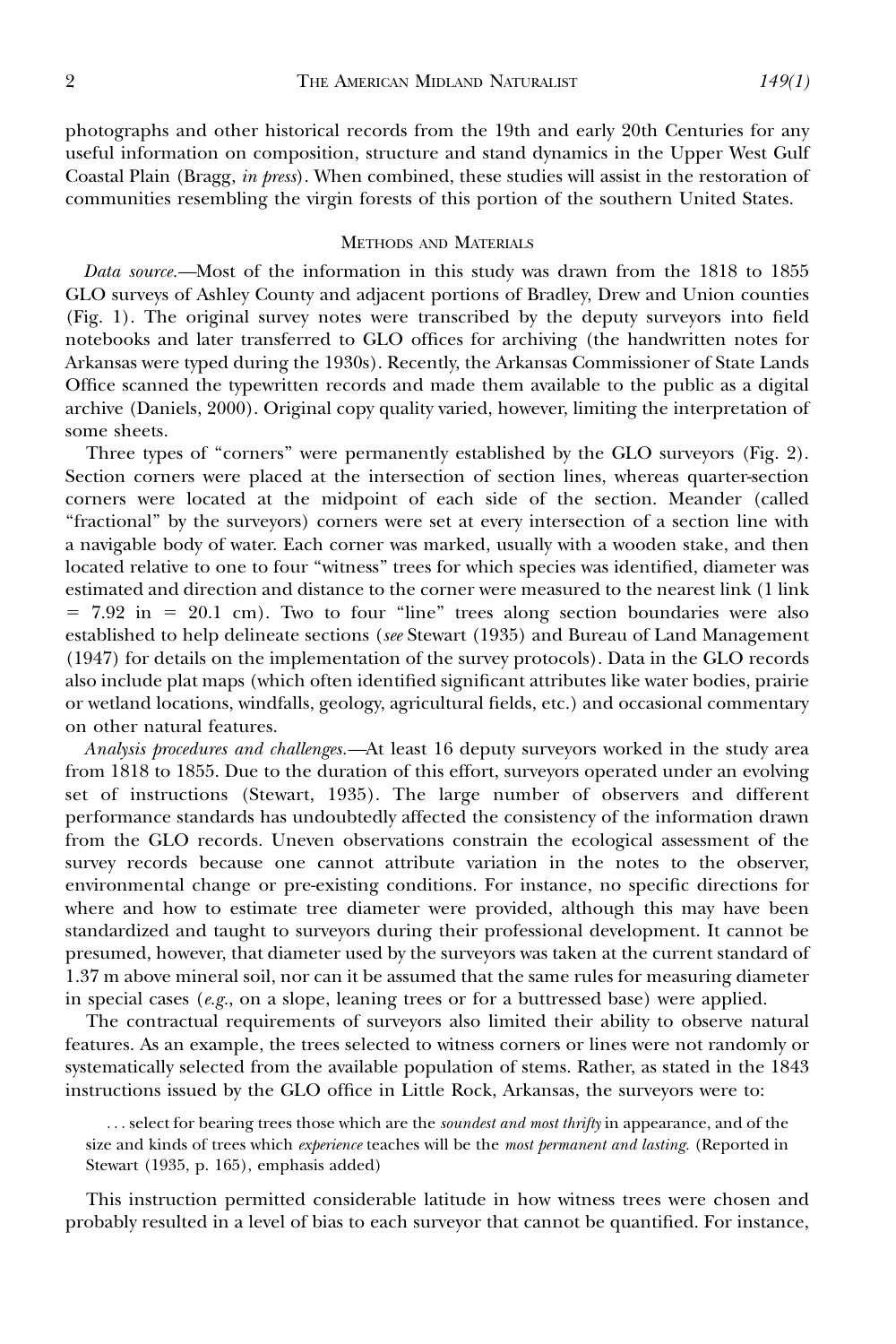

FIG. 1.—Location of the Ashley County, Arkansas study area (dotted line) and contemporary major geopolitical features, including streams, public lands and municipalities

the requirement for ''thrifty'' witness trees almost certainly prompted them to avoid damaged individuals. Only rarely were leaning or broken-topped trees or multiple stems (called "forked," "doubles" or "triples") mentioned in the surveyor notes, even though these commonly occur in forests.

Another difficulty with GLO survey notes is the uncertainty associated with their species identifications. Since the surveyors did not have formal taxonomic training and most of the study area was traversed in the dormant (leaf-off) season (November to March), it is probable that misidentifications occurred. Further complicating matters is that surveyors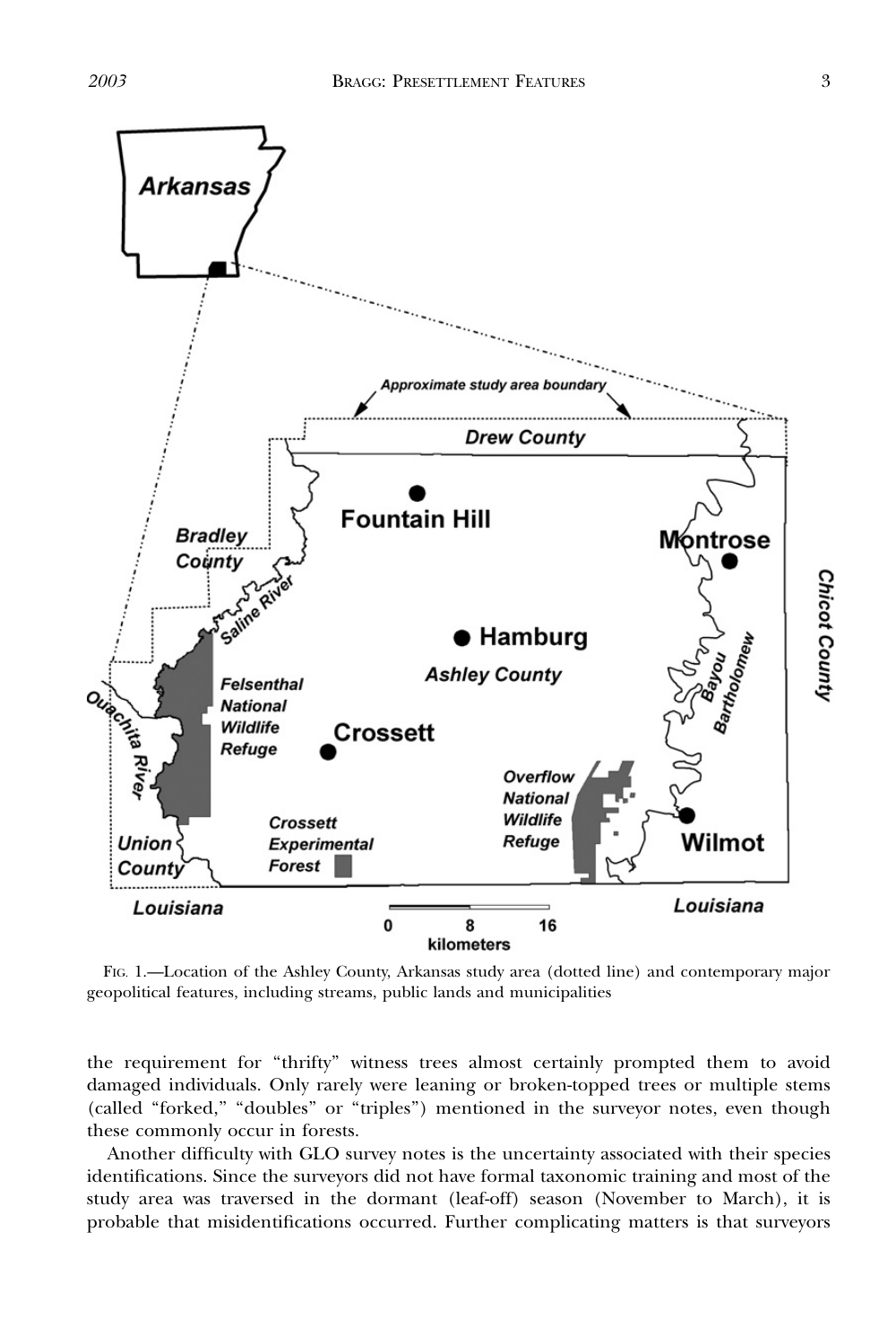

FIG. 2.—Completion dates of GLO survey in townships in the study area (Ashley County has been shaded for context). Dashed lines are approximate township locations, with the year(s) of boundary completion indicated by smaller, italicized font along the township margins and the year(s) of interior completion printed in large font in the center of each square. Insets indicate the layout of the 36 sections within a township (T19S R9W) and the corner types established for section 31 (meander corners were unique to sections lines crossing navigable bodies of water)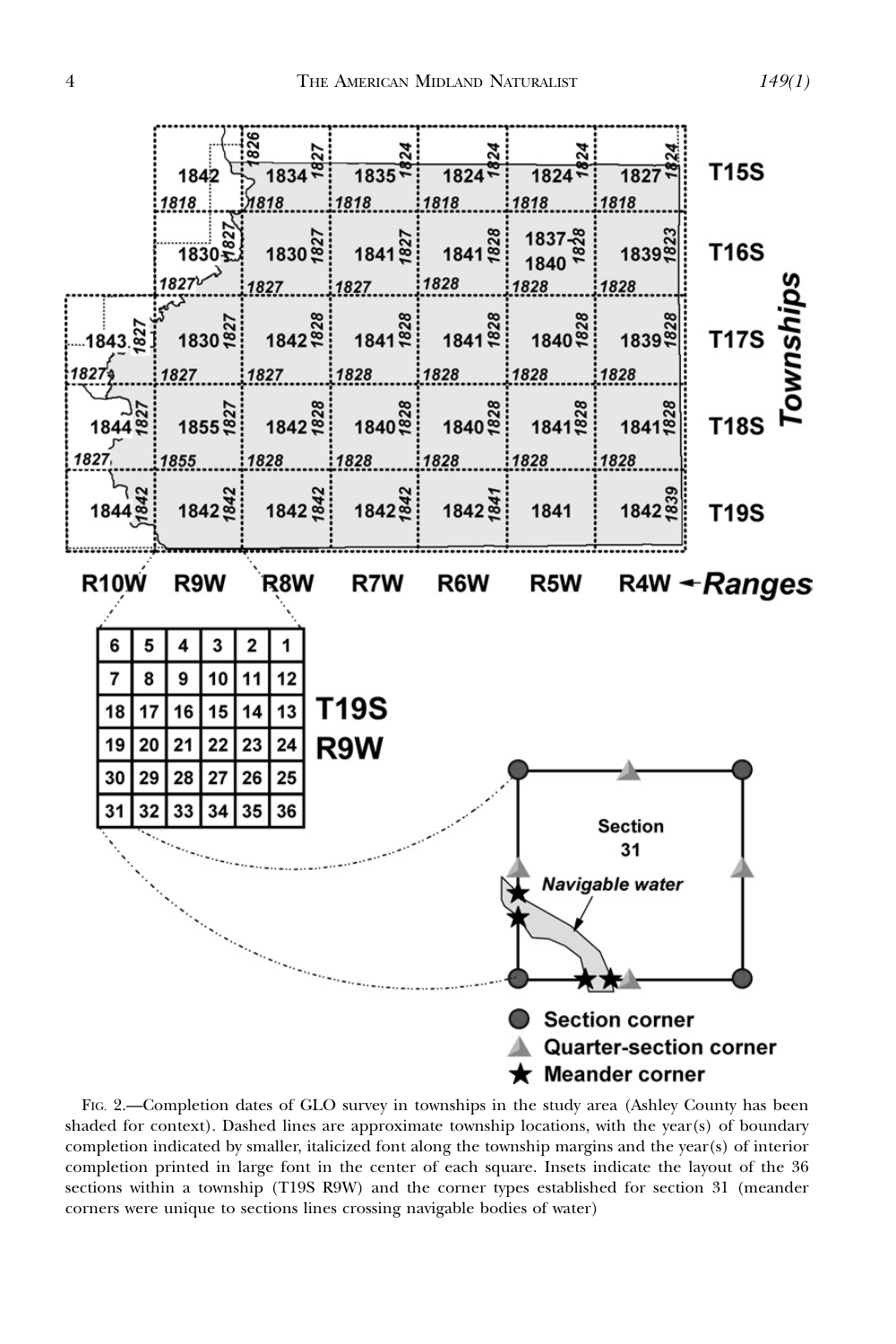always used common names, some of which are now applied differently or no longer used. To address this concern, a list of the surveyor species names and the most probable contemporary taxonomic identifications was created after consulting botanists, foresters, dendrology and silviculture texts and old research papers (multiple possibilities remain for some species). When referring directly to species in this article, the surveyor's identifications are provided.

These influences, coupled with the small sample size at any given point, make it unwise to quantify stand structure solely based on GLO notes (Schulte and Mladenoff, 2001; Whitney and DeCant, 2001). After all, the GLO surveyors were not trained in nor expected to perform the duties of a botanist, ecologist or forester. Since it is virtually impossible to account for surveyor bias, only the most basic statistics of the GLO records were considered. A table of witness trees and their abundances and diameter range was developed. Additionally, a separate list of the largest  $(>130 \text{ cm } \text{diam})$  trees was compiled. The remainder of this paper consists of the narratives provided by the surveyors as they traversed the Ashley County study area.

#### **RESULTS**

#### FOREST ATTRIBUTES

Witness tree characteristics.—Not counting spelling differences or interchangeable common names, GLO surveyors recorded at least 70 tree species in the Ashley County area (Table 1). Some of their taxonomic distinctions were imprecise (e.g., "gum," rather than "sweetgum") and species of small stature or poor form were largely absent. Thus, the true number of presettlement tree species in the study area was almost certainly greater than reported. The six most abundant species groups accounted for more than two-thirds of all witness trees (Table 2, Fig. 3). Black oak (primarily Quercus velutina Lam.) was the most common witness tree (18% of total), followed by pine (Pinus spp.) (17%), post oak (Quercus stellata Wang.)  $(11\%)$ , white oak (*Quercus alba* L.) (9%), hickory (*Carya spp.*) (7%) and sweetgum (Liquidambar styraciflua L.) (7%). Over 60% of the taxa had fewer than 20 individuals and 26% were represented by only one individual.

Ashley County area GLO surveyors usually selected moderate-sized witness trees, as 59.2% of all trees ranged from 10 to 20 in  $(25 \text{ to } 50 \text{ cm})^2$  in diameter (Table 2, Fig. 3). Few stems smaller than 5 inches (12 cm) in diameter were taken as witness trees and no individuals less than  $3$  inches  $(8 \text{ cm})$  were used. Across the entire  $283,000+$  ha study area, the GLO surveyors included 737 trees  $(5.7\%$  of the total) over 30 in  $(75 \text{ cm})$  in diameter, with only 122 (0.94%) individuals exceeding 40 inches (100 cm) (Table 3, Fig. 3). Trees of either size extreme were poorly suited for witnessing corners. Small stems were too diminutive to adequately scribe with the required markings and surveyors avoided large trees because of their thick, often scaly or platy, difficult-to-remove bark.

Bottomland forests.—According to the GLO records, the bottoms of the Ouachita and Saline Rivers in western Ashley County and Bayou Bartholomew in the eastern portions of the study area (Fig. 4) contained many baldcypress (Taxodium distichum (L.) Rich.), oaks (Quercus spp.), gums (mostly Nyssa spp.) and other hardwoods 36 to 50 inches (91 to 127 cm) in diameter, with some individuals exceeding 70 inches (178 cm). Baldcypress reached immense size in southern Arkansas, considerably surpassing all other species in maximum girth (Table 3). For example, deputy surveyor L.M. Eiler noted a baldcypress 144 inches

 $2$  English (and metric, parenthetically) units are used when specific numbers are referred to in quotes or otherwise directly referenced (metric units are provided in all other cases)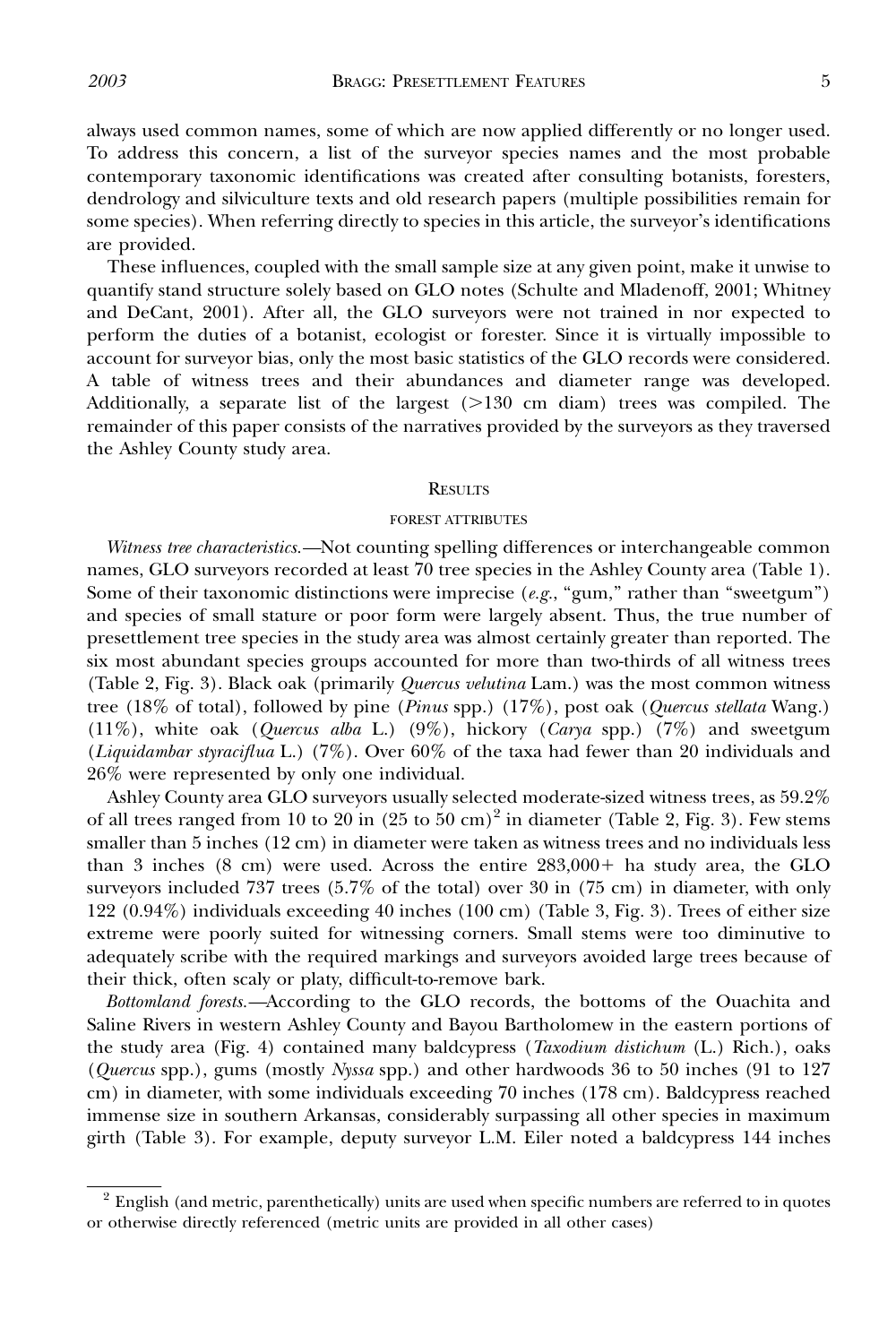| Surveyors' identification <sup>a</sup> | Probable species <sup>b</sup>                                                           |
|----------------------------------------|-----------------------------------------------------------------------------------------|
| Ash                                    | <i>Fraxinus</i> spp.                                                                    |
| <b>Bull</b> bay                        | Magnolia virginiana                                                                     |
| Beech                                  | Fagus grandifolia                                                                       |
| Black cherry                           | Prunus serotina                                                                         |
| Black elder                            | Ilex decidua var. decidua, Sambucus canadensis                                          |
| Black gum                              | Nyssa sylvatica var. sylvatica                                                          |
| Black hickory                          | Carya texana                                                                            |
| Black oak (b. oak)                     | Quercus velutina, Quercus schumardii, Quercus pagoda, Quercus falcata                   |
| Black walnut (walnut)                  | Juglans nigra                                                                           |
| Blackjack oak (blackjack)              | Quercus marilandica                                                                     |
| Box elder                              | Acer negundo                                                                            |
| Catalpa (catalpia)                     | Catalpa bignonioides, Catalpa speciosa                                                  |
| Chinkapin (chinquapin)                 | Castanea pumila var. pumila                                                             |
| Chinkpin oak                           | Quercus muehlenbergii, Castanea pumila var. pumila                                      |
| Cottonwood                             | Populus deltoides, Populus heterophylla                                                 |
| Cypress                                | Taxodium distichum                                                                      |
| Dogwood                                | Cornus florida                                                                          |
| Elm                                    | Ulmus spp.                                                                              |
| Gum                                    | Nyssa spp., Liquidambar styraciflua                                                     |
| Hackberry (hack)                       | Celtis laevigata, Celtis occidentalis                                                   |
| Hickory (hick)                         | Carya spp.                                                                              |
| Holly                                  | Ilex opaca                                                                              |
| Honey locust                           | Gleditsia triacanthos, Gleditsia aquatica                                               |
| Hornbeam (horn beme)                   | Carpinus caroliniana, Ostrya virginiana                                                 |
| Ironwood                               | Ostrya virginiana, Carpinus caroliniana                                                 |
| Laurel                                 | Symplocos tinctoria, Magnolia virginiana                                                |
| Locust                                 | Gleditsia triacanthos, Gleditsia aquatica, Robinia pseudoacacia                         |
| $Lynn$ ( $lin$ )                       | Tilia americana                                                                         |
| Maple                                  | Acer rubrum, Acer saccharinum, Acer saccharum var. floridanum                           |
| Mulberry                               | Morus rubra                                                                             |
| Oak                                    | Quercus spp.                                                                            |
| Overcup oak                            | Quercus lyrata                                                                          |
| P. oak                                 | Quercus phellos, Quercus stellata, Quercus nigra, Quercus laurifolia,                   |
|                                        | Quercus texana                                                                          |
|                                        | Asimina triloba                                                                         |
| Pawpaw<br>Pecan                        | Carya illinoensis                                                                       |
| Persimmon                              |                                                                                         |
| Pignut hickory                         | Diospyros virginiana<br>Carya cordiformis                                               |
| Pine                                   |                                                                                         |
| Pin oak                                | Pinus echinata, Pinus taeda                                                             |
|                                        | Quercus phellos, Quercus nigra, Quercus laurifolia, Quercus texana                      |
| Post oak                               | Quercus stellata<br>Forestiera acuminata                                                |
| Privy (privey, prevey)                 |                                                                                         |
| Red elm                                | Ulmus rubra                                                                             |
| Red haw                                | Crataegus berberifolia, Crataegus crus-galli, Crataegus mollis                          |
| Red oak                                | Quercus falcata, Quercus pagoda, Quercus shumardii, Quercus texana,<br>Quercus velutina |
| Red privy                              | Forestiera acuminata                                                                    |
| Sassafras                              | Sassafras albidum                                                                       |
| Scalebark hickory                      | Carya ovata                                                                             |

TABLE 1.—GLO surveyors' identifications, probable taxonomic interpretations and scientific names (in italics) of the witness tree species identified in the Ashley County, Arkansas area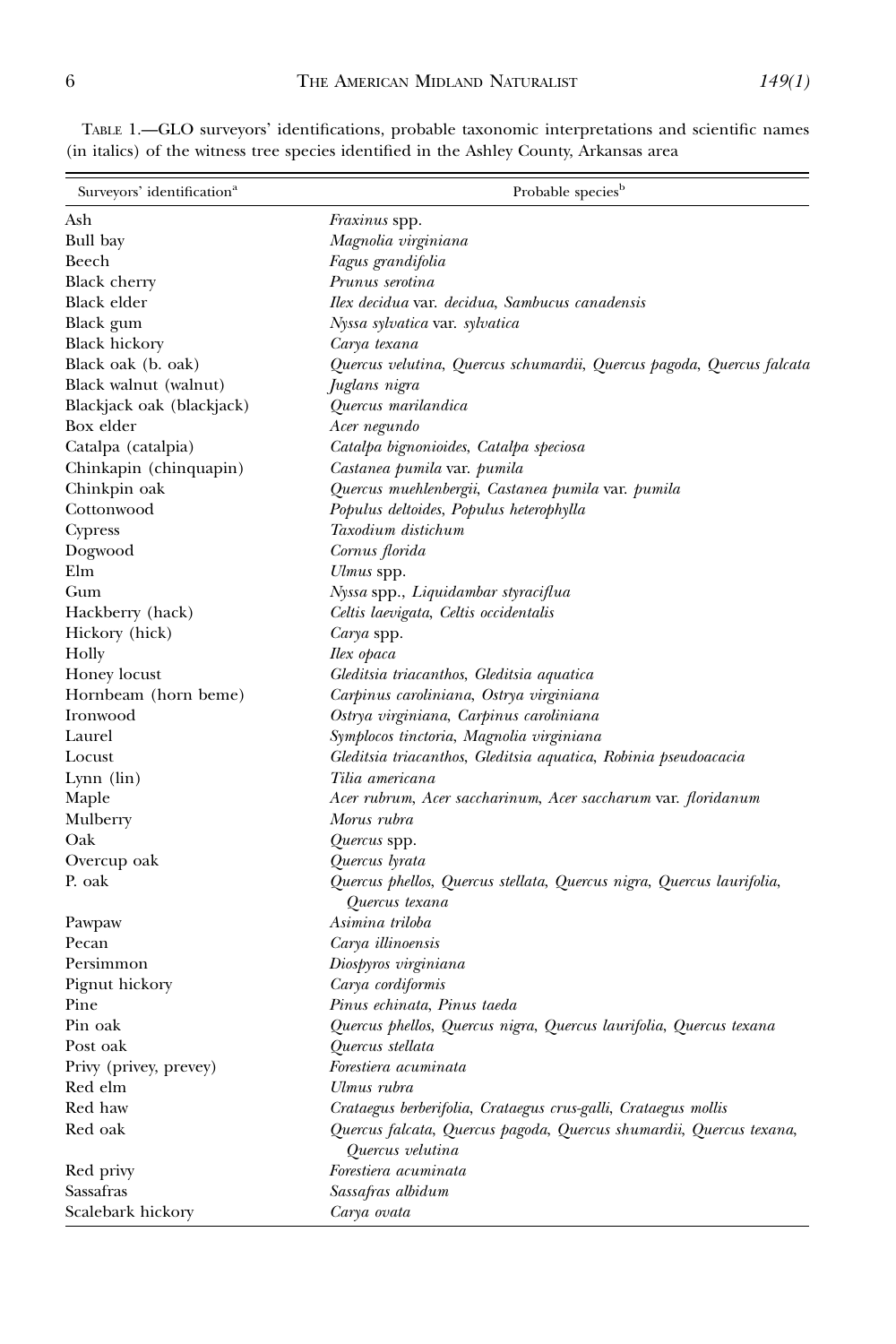| TABLE 1.—Continued |
|--------------------|
|                    |

| Surveyors' identification <sup>a</sup> | Probable species <sup>b</sup>                      |  |  |
|----------------------------------------|----------------------------------------------------|--|--|
| Shellbark hickory                      | Carya ovata                                        |  |  |
| Slippery elm                           | Ulmus rubra, Ulmus americana                       |  |  |
| Spanish oak                            | Quercus falcata, Quercus pagoda                    |  |  |
| Sugar                                  | Acer saccharum var. floridanum, Celtis laevigata   |  |  |
| Sugar maple                            | Acer saccharum var. floridanum                     |  |  |
| Swamp oak                              | Quercus michauxii                                  |  |  |
| Swamp white oak                        | Quercus michauxii, Quercus lyrata                  |  |  |
| Sweet bay (bay)                        | Magnolia virginiana                                |  |  |
| Sweet elm                              | Ulmus americana                                    |  |  |
| Sweet gum                              | Liquidambar styraciflua                            |  |  |
| Swamp elm                              | Planera aquatica, Ulmus rubra                      |  |  |
| Sycamore                               | Platanus occidentalis                              |  |  |
| Tupelo gum                             | Nyssa aquatica                                     |  |  |
| Water beech                            | Carpinus caroliniana                               |  |  |
| Water birch (birch)                    | Betula nigra                                       |  |  |
| Water elm                              | Planera aquatica                                   |  |  |
| Water oak                              | Quercus nigra, Quercus phellos, Quercus laurifolia |  |  |
| White ash                              | Fraxinus americana                                 |  |  |
| White oak (w. oak)                     | Quercus alba, Quercus michauxii                    |  |  |
| White privy                            | Forestiera acuminata                               |  |  |
| Wild peach                             | Prunus persica, Prunus umbellata                   |  |  |
| Willow                                 | Salix nigra                                        |  |  |
| Willow oak                             | Quercus phellos, Quercus nigra, Quercus laurifolia |  |  |

<sup>a</sup> Sometimes the surveyors used multiple spellings for the same species—these names represent the most probable intended common names<br>b Species nomenclature and interpretations from Putnam and Bull (1932), Delcourt (1976), Smith

(1988), Moore (1999) and Dr. Eric Sundell (pers. comm.)

(366 cm) in diameter in Township 17 South (T17S), Range 9 West (R9W) and deputy surveyor Charles Moore reported a 140-inch (356 cm) diameter baldcypress along the Ouachita River in Union County. Along Bayou Bartholomew, deputy surveyor Nicholas Rightor described the "... excellent Cypress timber ..." and "... the best and largest of Cypress timber ...,'' although the biggest tree mentioned in these stands was only 60 inches (152 cm) in diameter.

Scattered pockets of water tupelo (Nyssa *aquatica* L.) accompanied baldcypress in the wettest of the large bottomlands. Other bottomland hardwoods frequently encountered included overcup oak (*Quercus lyrata* Walt.), pin oak (probably  $Q$ . *phellos* L. and  $Q$ . *nigra* L.), pecan (Carya illinoensis (Wang.) K. Koch) and various ash (Fraxinus spp.) species. Narrow bottomland forests bracketed many of the smaller drainages in the study area, including Chemin-A-Haut Creek in southcentral Ashley County (Fig. 4). River birch (Betula nigra L.), ''privy'' (Forestiera acuminata (Michx.) Poir.), American hornbeam (Carpinus caroliniana Walt.), planer tree (Planera aquatica (Walk.) Gmelin) and black willow (Salix nigra Marsh.) were also noted in Ashley County bottomlands by the early GLO surveyors. Several taxa, including sweetgum, blackgum (Nyssa sylvatica Marsh.), maple (primarily Acer rubrum L.) and elm (Ulmus spp.) were common on both bottom and upland sites, frequently intermixed with oak and pine.

Upland forests.—Much of the study area located above overflow was dominated by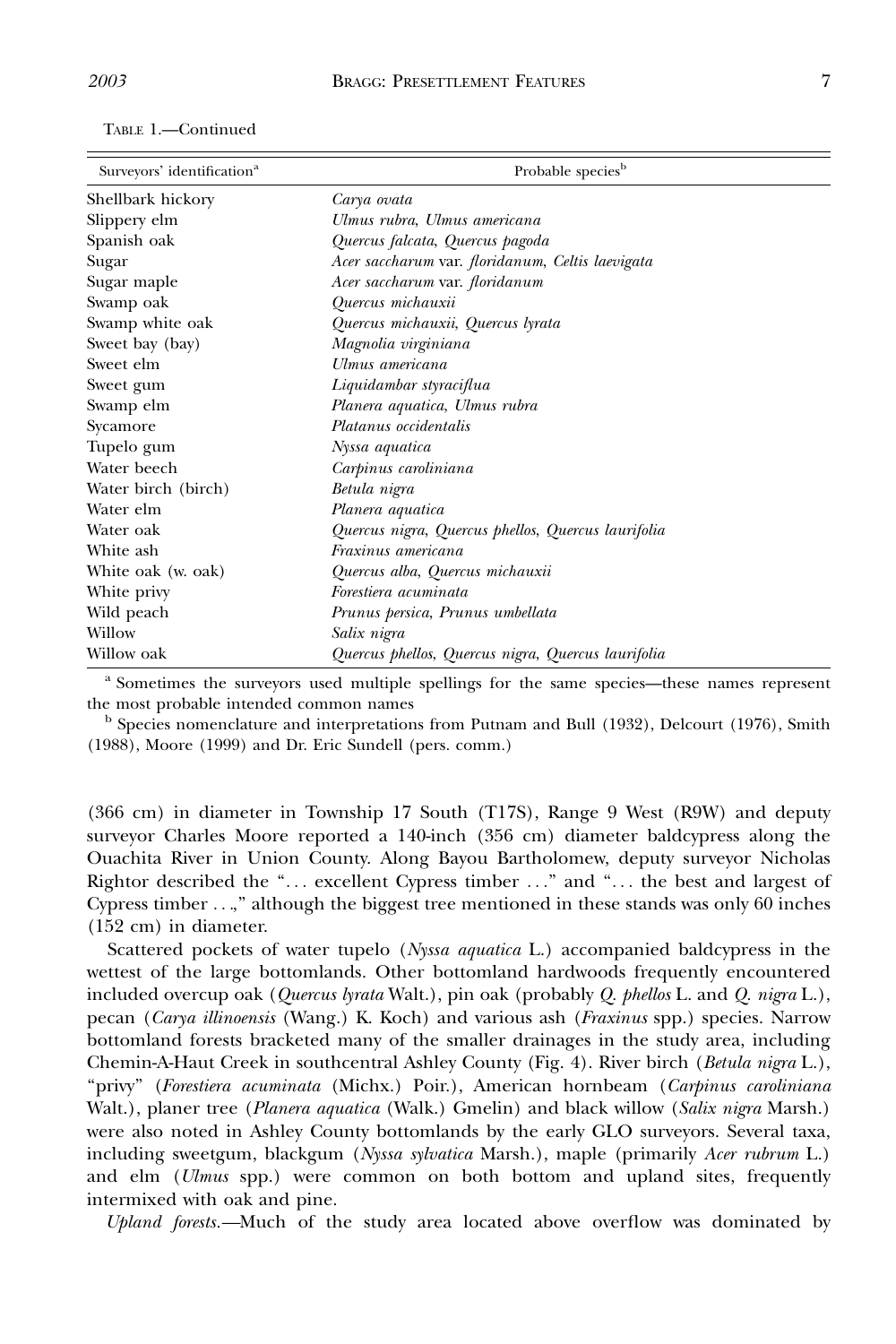TABLE 2.—Proportions and dimensions of witness tree species by surveyor name (in declining order of abundance) in the Ashley County area GLO records

|                            |               |            | Minimum               | Average  | Standard                        | Maximum  |
|----------------------------|---------------|------------|-----------------------|----------|---------------------------------|----------|
|                            | Number of     | Percent of | diameter              | diameter | deviation of                    | diameter |
| Surveyor name <sup>a</sup> | witness trees | total      | (inches) <sup>b</sup> | (inches) | avg. dia. (inches) <sup>b</sup> | (inches) |
| Black oak                  | 2331          | 17.98      | 3                     | 19       | 6.2                             | 80       |
| Pine                       | 2200          | 16.97      | 3                     | 20       | 9.0                             | 72       |
| Post oak                   | 1364          | 10.52      | 3                     | 16       | 4.8                             | 40       |
| White oak                  | 1167          | 9.00       | $\overline{4}$        | 19       | 8.7                             | 80       |
| Hickory                    | 879           | 6.78       | $\overline{4}$        | 13       | 5.1                             | 40       |
| Sweet gum                  | 872           | 6.73       | $\overline{4}$        | 20       | 9.9                             | 70       |
| Pin oak                    | 675           | 5.21       | $\overline{4}$        | 16       | 6.2                             | 78       |
| Overcup oak                | 588           | 4.54       | $\overline{4}$        | 17       | 8.1                             | 54       |
| Black gum                  | 408           | 3.15       | 5                     | 14       | 4.9                             | 40       |
| Red oak                    | 344           | 2.65       | $\overline{4}$        | 23       | 10.6                            | 60       |
| Elm                        | 295           | 2.28       | $\overline{4}$        | 12       | 4.1                             | 30       |
| Pecan                      | 206           | 1.59       | 3                     | 13       | 5.1                             | 40       |
|                            | 203           | 1.57       | $\overline{4}$        | 13       | 4.7                             | 36       |
| Maple<br>Ash               | 179           | 1.38       | $\overline{4}$        | 13       | 5.6                             | 40       |
|                            | 173           | 1.33       | 6                     | 30       | 19.5                            | 144      |
| Cypress                    |               |            |                       |          |                                 |          |
| Persimmon                  | 127           | 0.98       | $\overline{4}$        | 11       | 3.4                             | 24       |
| Gum                        | 111           | 0.86       | $\overline{4}$        | 18       | 8.2                             | 40       |
| Willow oak                 | 85            | 0.66       | 7                     | 16       | 4.8                             | 44       |
| P. oak                     | 71            | 0.55       | 6                     | 15       | 4.8                             | 40       |
| Holly                      | 65            | 0.50       | 3                     | 9        | 3.0                             | 16       |
| Dogwood                    | 61            | 0.47       | 3                     | 7        | 2.0                             | 12       |
| Sassafras                  | 58            | 0.45       | $\overline{4}$        | 12       | 4.8                             | 30       |
| Hackberry                  | 47            | 0.36       | 3                     | 10       | 4.4                             | 30       |
| Ironwood                   | 47            | 0.36       | 5                     | 8        | 1.8                             | 12       |
| Blackjack oak              | 39            | 0.30       | 5                     | 10       | 2.9                             | 18       |
| Chinkapin                  | 34            | 0.26       | $\overline{4}$        | 11       | 3.5                             | 20       |
| Hornbeam                   | 30            | 0.23       | 5                     | 8        | 1.8                             | 11       |
| Honey locust               | 29            | 0.22       | 6                     | 13       | 4.2                             | 20       |
| Swamp elm                  | 23            | 0.18       | 6                     | 9        | 2.7                             | 14       |
| Spanish oak                | 22            | 0.17       | $\overline{4}$        | 16       | 8.4                             | 40       |
| Red privy                  | 19            | 0.15       | 5                     | 10       | 4.5                             | 20       |
| Tupelo gum                 | 18            | 0.14       | 5                     | 24       | 16.6                            | 72       |
| Lynn                       | 17            | 0.13       | 6                     | 13       | 5.0                             | 20       |
| Privy                      | 16            | 0.12       | $\overline{4}$        | 8        | 2.4                             | 14       |
| Water beech                | 14            | 0.11       | 8                     | 11       | 3.5                             | 18       |
| Red elm                    | 13            | 0.10       | 7                     | 10       | 2.4                             | 14       |
| Water oak                  | 13            | 0.10       | 8                     | 15       | 6.6                             | 30       |
| Water birch                | 11            | 0.08       | 9                     | 20       | 7.8                             | 36       |
| Willow                     | 11            | 0.08       | 6                     | 15       | 5.2                             | 24       |
| Mulberry                   | 10            | 0.08       | $\overline{4}$        | 10       | 2.7                             | 12       |
| Sycamore                   | 9             | 0.07       | 12                    | 23       | 10.2                            | 40       |
| Oak                        | 8             | 0.06       | 10                    | 15       | 6.8                             | 30       |
| Shellbark hickory          | 8             | 0.06       | 10                    | 18       | 5.0                             | 24       |
|                            | 7             |            | 8                     | 9        |                                 | 12       |
| Water elm                  | 7             | 0.05       | $\overline{5}$        | 7        | 1.5                             |          |
| White privy                |               | 0.05       |                       |          | 1.6                             | 9        |
| Beech                      | 5             | 0.04       | 12                    | 23       | 11.7                            | 40       |
| Swamp white oak            | 5             | 0.04       | 6                     | 16       | 11.6                            | 34       |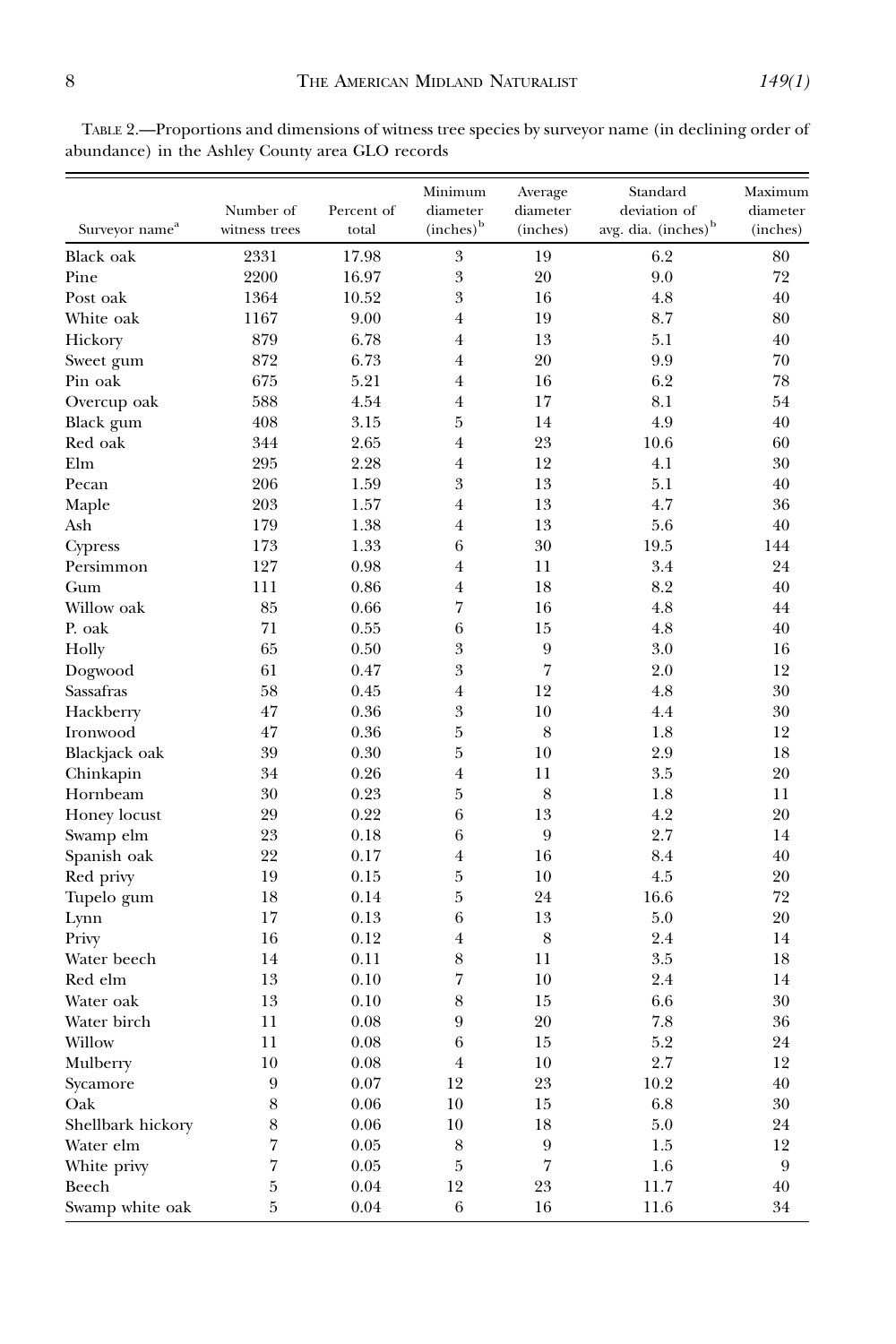| Surveyor name <sup>a</sup> | Number of<br>witness trees | Percent of<br>total | Minimum<br>diameter<br>(inches) <sup>b</sup> | Average<br>diameter<br>(inches) | Standard<br>deviation of<br>avg. dia. (inches) <sup>b</sup> | Maximum<br>diameter<br>(inches) |
|----------------------------|----------------------------|---------------------|----------------------------------------------|---------------------------------|-------------------------------------------------------------|---------------------------------|
| <b>Black walnut</b>        | $\overline{4}$             | 0.03                | 16                                           | 25                              | 6.6                                                         | 30                              |
| Laurel                     | $\overline{4}$             | 0.03                | $\overline{4}$                               | 6                               | 1.7                                                         | 8                               |
| Locust                     | $\overline{4}$             | 0.03                | 10                                           | 12                              | 2.8                                                         | 16                              |
| Sweet bay                  | $\overline{4}$             | 0.03                | 3                                            | 6                               | 2.9                                                         | 10                              |
| Catalpa                    | 3                          | 0.02                | 6                                            | 10                              | 4.5                                                         | 15                              |
| Slippery elm               | 3                          | 0.02                | 6                                            | 9                               | 3.1                                                         | 12                              |
| <b>Black cherry</b>        | 1                          | 0.01                | 14                                           | 14                              | 0.0                                                         | 14                              |
| <b>Black elder</b>         | 1                          | 0.01                | 6                                            | 6                               | 0.0                                                         | 6                               |
| <b>Black hickory</b>       | 1                          | 0.01                | 16                                           | 16                              | 0.0                                                         | 16                              |
| Box elder                  | 1                          | 0.01                | 10                                           | 10                              | 0.0                                                         | 10                              |
| <b>Bull</b> bay            | 1                          | 0.01                | 8                                            | 8                               | 0.0                                                         | 8                               |
| Chinkpin oak               | 1                          | 0.01                | 11                                           | 11                              | 0.0                                                         | 11                              |
| Cottonwood                 | 1                          | 0.01                | 20                                           | 20                              | 0.0                                                         | 20                              |
| Pawpaw                     | 1                          | 0.01                | 6                                            | 6                               | 0.0                                                         | 6                               |
| Pignut hickory             | 1                          | 0.01                | 18                                           | 18                              | 0.0                                                         | 18                              |
| Red haw                    | 1                          | 0.01                | 6                                            | 6                               | 0.0                                                         | 6                               |
| Scalebark hickory          | 1                          | 0.01                | 16                                           | 16                              | 0.0                                                         | 16                              |
| Sugar maple                | 1                          | 0.01                | 18                                           | 18                              | 0.0                                                         | 18                              |
| Sugar tree                 | 1                          | 0.01                | 12                                           | 12                              | 0.0                                                         | 12                              |
| Swamp oak                  | 1                          | 0.01                | 14                                           | 14                              | 0.0                                                         | 14                              |
| Sweet elm                  | 1                          | 0.01                | 10                                           | 10                              | 0.0                                                         | 10                              |
| White ash                  | 1                          | 0.01                | 36                                           | 36                              | 0.0                                                         | 36                              |
| Wild peach                 | 1                          | 0.01                | $\overline{4}$                               | $\overline{4}$                  | 0.0                                                         | $\overline{4}$                  |
| Total trees:               | 12,963                     | 100.00              |                                              |                                 |                                                             |                                 |

TABLE 2.—Continued

<sup>a</sup> Common species names as designated by the early surveyors

<sup>b</sup> Diameter information from the GLO surveys are ocular estimates based at an unknown height above the ground. Values are in inches to show the precision of the diameter estimates (1 inch  $=$ 2.54 cm)

hardwoods, often interspersed with loblolly (Pinus taeda L.) and shortleaf (Pinus echinata Mill.) pine. Hickories were ubiquitous across the uplands, reflecting little apparent topoedaphic pattern. However, the pooling of multiple hickory species under one name probably masked any obvious pattern related to site quality. Black oak, white oak, sweetgum, blackgum, southern red oaks (Quercus falcata Michx. and Quercus pagoda Raf.), flowering dogwood (*Cornus florida* L.) and American holly (*Ilex opaca* Ait.) prevailed on mesic sites. Good hardwood sites, especially those close to bottomlands, often yielded very large  $(>100$ cm diam) oak, gum, hickory, pine and ash witness trees. Drier environments were dominated by post oak and scattered blackjack oaks (Quercus marilandica Muench.) with a considerable pine component. Intergrades between upland hardwood- and pinedominated stands were common, making it difficult to delineate forest communities using GLO data. Because of this, upland virgin forests have been mapped in Figure 4 as ''mixed pine/hardwood.''

Loblolly and shortleaf pine comprised 17% of the witness trees from the Ashley County area (Table 2), a relatively low number given the prominence of pine in the development of this region. Pine may have been underused because surveyors avoided large trees if small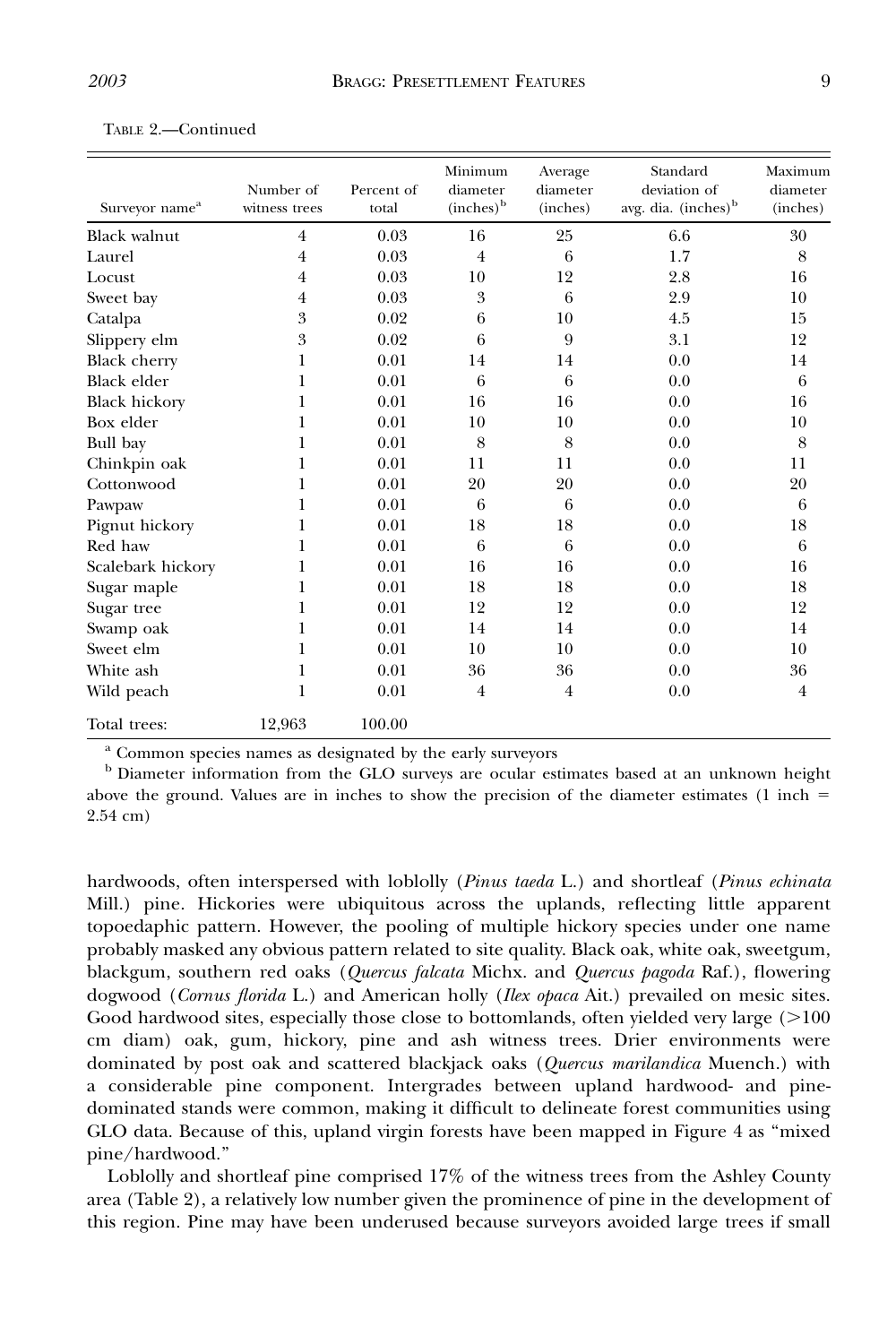

FIG. 3.—Diameter class (1 in =  $2.54$  cm) by species or species group of trees used by the GLO surveyors in the Ashley County study area

vigorous individuals were available or may have wanted to avoid damaging the valuable pine timber or perhaps even deliberately selected hardwoods in predominantly pine stands (see Bourdo, 1956; Mendelson, 2002). The GLO surveyors did not distinguish between loblolly and shortleaf pine (referring instead simply to "pine"), but differences in their life history and response to disturbance suggests their likely presettlement distributions. Since young shortleaf pine can sprout following a top-killing fire and this species does better on poorer sites (Mohr, 1897; Mattoon, 1915), the pinelands adjacent to upland prairies (especially those that burned frequently) were likely dominated by shortleaf (Olmsted, 1902; Record, 1907). Loblolly was most abundant on wetter sites (Olmsted, 1902; Record, 1907; Forbes and Stuart, 1930). The loblolly pine flatwoods bordering the Ouachita River were extensive and contained the largest pine recorded in the Ashley County area GLO notes (72 inches (183 cm) in diameter, Table 3).

Understory conditions.—Reports of understory conditions in the Ashley County area GLO surveys were not as consistent or detailed as for the overstory. In many instances, the only reference to the understory involves mention of grass, brush, cane (Arundinaria gigantea (Walt.) Muhl.), briars or vines. Dense cane thickets and dwarf palmetto (Sabal minor (Jacq.) Pers.) were common in small bottomlands. Deputy surveyor Nicholas Rightor, when looking over the Bayou Bartholomew bottoms from a hill along the east boundary of section 25, T18S R6W, spotted an abundance of Spanish moss (Tillandsia usneoides L.), an epiphyte that reaches its northern extent in extreme southern Arkansas (Smith, 1988). Rubus spp. and Smilax spp. comprised most of the briars. Vines consisted of Vitis spp., Berchemia scandens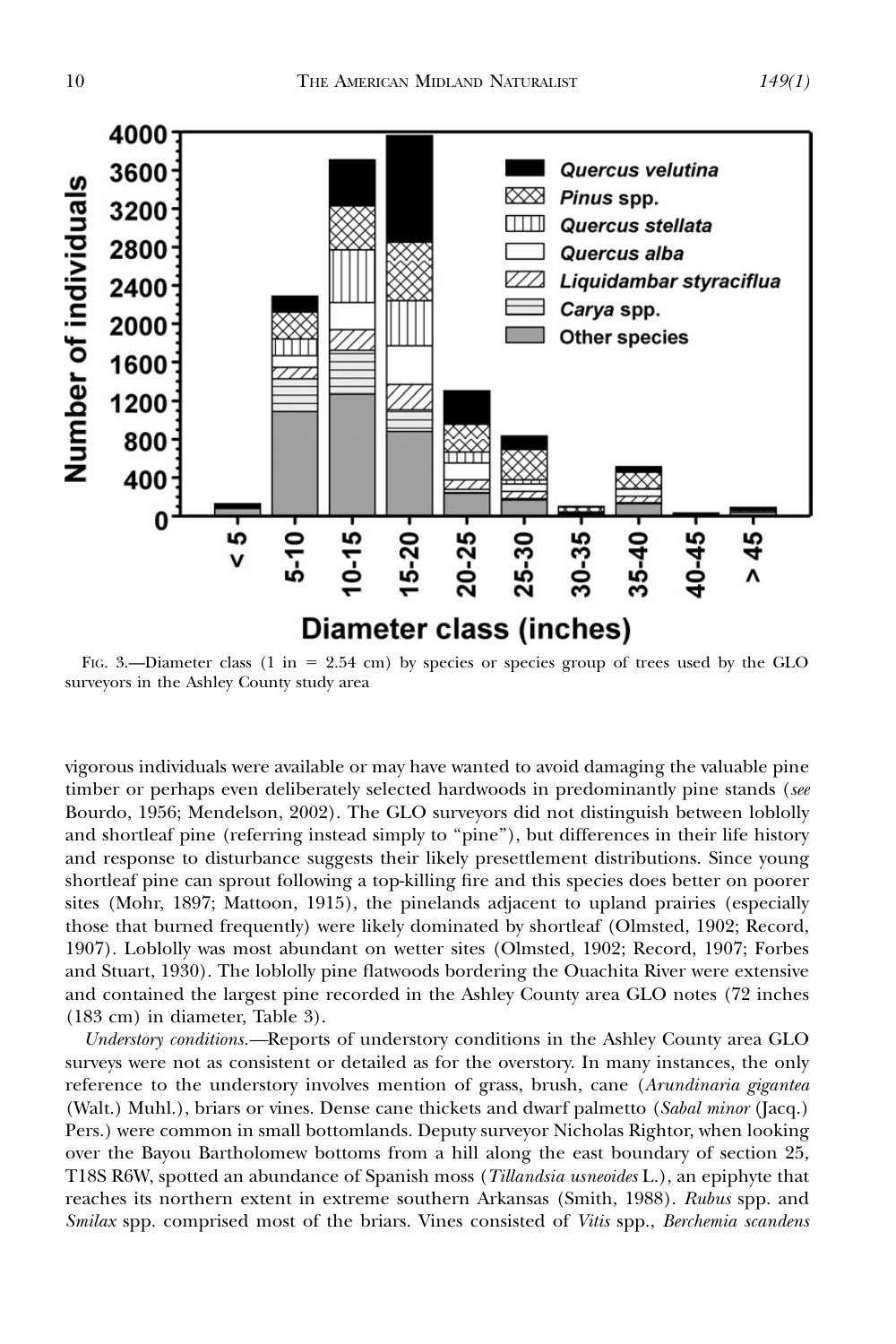| Surveyor name <sup>a</sup> | Diameter |      |            | Legal description |      |
|----------------------------|----------|------|------------|-------------------|------|
|                            | (inches) | (cm) | Township   | Range             | Year |
| Cypress                    | 144      | 366  | 17S        | 9W                | 1830 |
| Cypress                    | 140      | 356  | <b>18S</b> | 10W               | 1844 |
| Cypress                    | 96       | 244  | 17S        | 10W               | 1843 |
| <b>Black</b> oak           | 80       | 203  | 16S        | 4W                | 1839 |
| White oak                  | 80       | 203  | 16S        | 4W                | 1839 |
| White oak                  | 80       | 203  | 17S        | 4W                | 1839 |
| <b>Cypress</b>             | 80       | 203  | 17S        | 5W                | 1828 |
| Cypress                    | 80       | 203  | <b>18S</b> | 10W               | 1844 |
| Pin oak                    | 78       | 198  | <b>18S</b> | 5W                | 1841 |
| Tupelo gum                 | 72       | 183  | <b>19S</b> | 10W               | 1842 |
| Pine                       | 72       | 183  | <b>19S</b> | 10W               | 1844 |
| Sweet gum                  | 70       | 178  | 16S        | 4W                | 1839 |
| Sweet gum                  | 70       | 178  | 19S        | 7W                | 1842 |
| Cypress                    | 65       | 165  | 19S        | 5W                | 1841 |
| White oak                  | 60       | 152  | <b>15S</b> | 4W                | 1827 |
| Sweet gum                  | 60       | 152  | 15S        | 4W                | 1827 |
| Red oak                    | 60       | 152  | 16S        | 4W                | 1839 |
| Cypress                    | 60       | 152  | 16S        | 4W                | 1828 |
| Pine                       | 60       | 152  | 16S        | 9W                | 1830 |
| Cypress                    | 60       | 152  | 17S        | 10W               | 1827 |
| Sweet gum                  | 60       | 152  | 17S        | 10W               | 1843 |
| White oak                  | 60       | 152  | 17S        | 4W                | 1839 |
| Sweet gum                  | 60       | 152  | 18S        | 10W               | 1844 |
| Pin oak                    | 60       | 152  | <b>18S</b> | 10W               | 1844 |
| Cypress                    | 60       | 152  | <b>19S</b> | 10W               | 1844 |
| Cypress                    | 60       | 152  | 19S        | 10W               | 1844 |
| Cypress                    | 60       | 152  | 19S        | 4W                | 1842 |
| Cypress                    | 60       | 152  | 19S        | 5W                | 1841 |
| Cypress                    | 55       | 140  | 17S        | 5W                | 1840 |
| Sweet gum                  | 55       | 140  | 19S        | 5W                | 1841 |
| Black oak                  | 55       | 140  | 19S        | 5W                | 1841 |
| Overcup oak                | 54       | 137  | <b>19S</b> | 10W               | 1844 |
| Pine                       | 52       | 132  | <b>15S</b> | 8W                | 1834 |

TABLE 3.—Surveyor name, diameter, legal description and measurement year of the largest (>132 cm diameter) trees noted in the GLO surveys of Ashley County, Arkansas area

<sup>a</sup> Common species names as designated by the early surveyors

(Hill) K. Koch, Smilax spp., Lonicera spp. and Toxicodendron radicans (L.) Kuntze, among other less common taxa. Shrubs reported in the Ashley County area included dogwood (Cornus spp.), holly (*Ilex* spp.), haw (Crataegus spp.), huckleberry (Vaccinium spp.), tearblanket (Aralia spinosa L.), spicewood (Lindera benzoin (L.) Blume), Prunus spp. and witch hazel (Hamamelis virginiana L.).

Surveyors rarely mentioned abundant tree seedlings and saplings, but these size classes were probably locally common. Oak, hickory, pine, maple (Acer spp.), blackgum, sweetgum, dogwood (Cornus spp.), holly (Ilex spp.), chinkapin (Castanea pumila (L.) Mill.), hornbeam (Ostrya virginiana (Mill.) Koch.) and sassafras (Sassafras albidum (Nutt.) Nees.) were the primary understory trees reported by the surveyors.

One unexpected species identified by a deputy surveyor was the ''wild peach.'' This may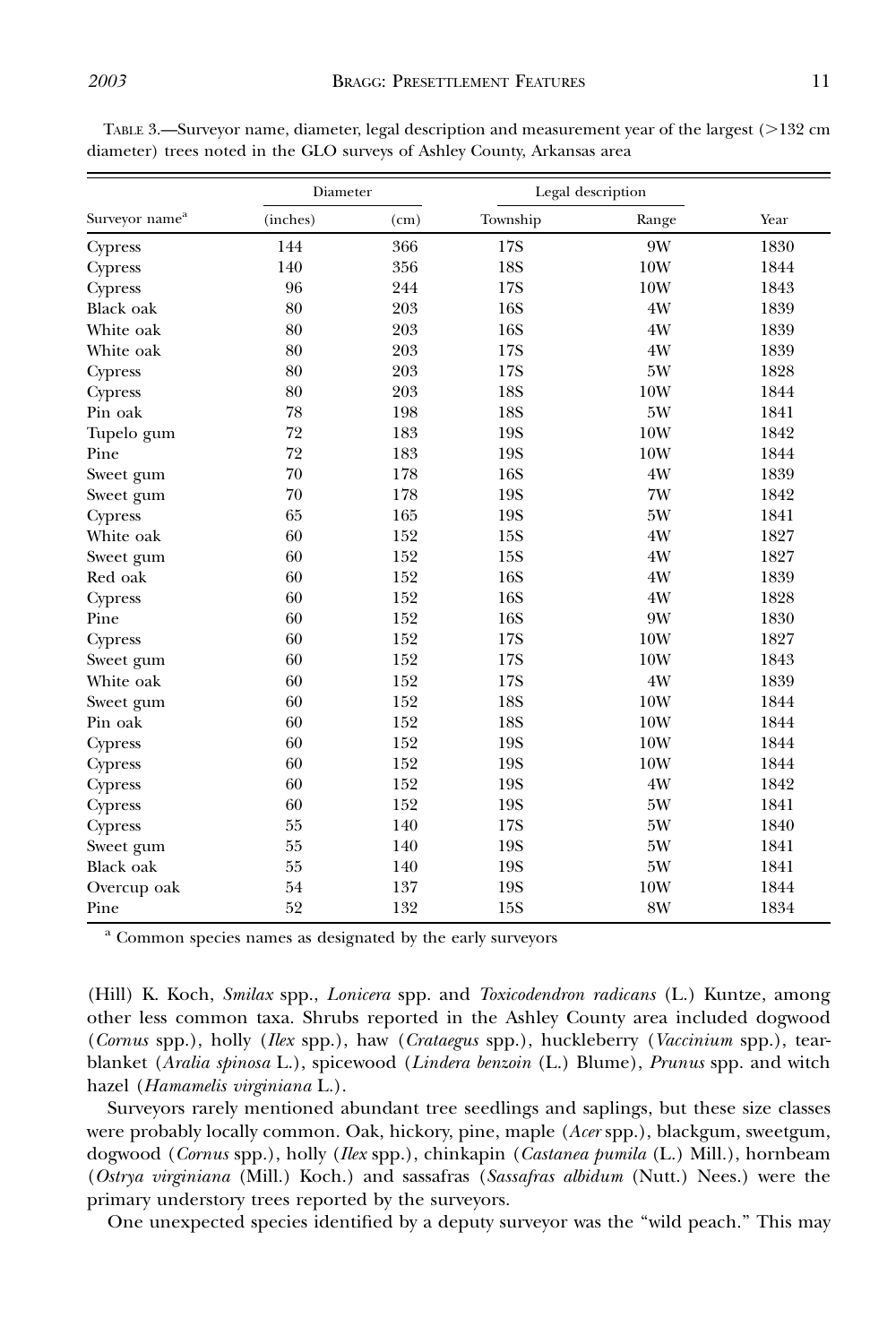

**Mixed pine/hardwoods** 

 $\equiv$  Major bottomlands



FIG. 4.—Approximate distribution of bottomlands, upland mixed pine-hardwood stands and prairies during the GLO survey period of 1818–1855 (prairie distribution and traditional names as provided by the surveyors, Anonymous (1890) and Wackerman (1929))

have been the peach "of Persia" (Prunus persica (L.) Batsch), an exotic to North America (Harrar and Harrar, 1962). The remote forests of southeastern Arkansas circa 1826 may seem a strange place to find this cultivated species. However, other GLO surveyors working near Crowley's Ridge in east-central Arkansas in 1817 reported peach and apple (Malus pumila Mill.) trees associated with former Native American settlements. Peach was also said by Thomas Nuttall to have been ''... naturalized through the forests of Arkansa [sic] ...'' by the time of his 1819 journey across the state (Nuttall, 1980, p. 112), suggesting that the surveyor may have indeed encountered this species.

#### GRASSLAND COMMUNITIES

The once widespread, but now rare, grasslands of eastern and southern Arkansas are a poorly understood presettlement feature. At one time, the state had an estimated 233,000 to  $>$ 400,000 ha of prairie, mostly in Prairie and Arkansas counties (Harvey, 1883; Irving *et al.*, 1980). As per their instructions, GLO surveyors demarcated prairie lands and, thus, recorded their original location and extent in the Ashley County area (Fig. 4). Anonymous (1890)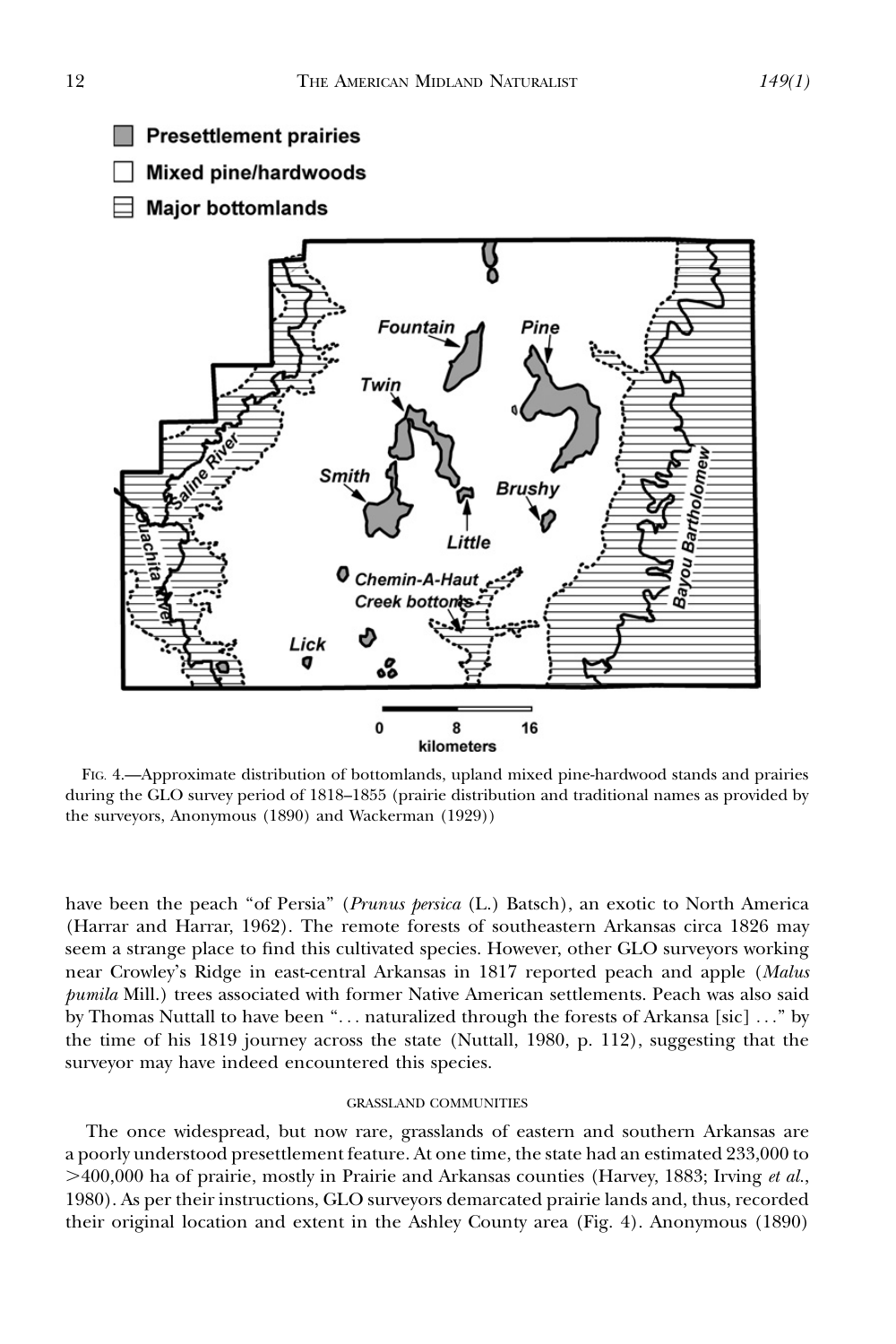named the six major prairies in Ashley County: Pine (3432 ha), Brushy (243 ha), Fountain (1004 ha), Little (146 ha), Twin (1149 ha) and Smith (1635 ha). Other small areas of prairie were noted in the GLO survey records and by Wackerman (1929) and Etheridge (1959).

Four types of grass-dominated communities can be distinguished. Upland prairies formed on old Pleistocene river terraces and were probably maintained by fire and grazing (T. Foti, pers. comm.). Bottomland prairies arose from a combination of hydrology, frequent fire, soil texture and mineralogy (T. Foti, pers. comm.) and lacked the natural mounds common to terrace grasslands. Alkaline or ''lick'' prairies (so named because of their animalattracting mineral deposits) have severely impeded drainage and few runoff channels, forcing most surface water to depart through evaporation. Hence, salts accumulate and, coupled with the seasonal inundation of these areas, inhibit tree establishment (Wackerman, 1929). Often associated with the prairies in Ashley County were communities described as ''oak openings'' or ''barrens'' (Owen, 1860). Descriptions like ''grassy woods'' or ''prairie woods'' helped distinguish them from the closed canopy forests and grasslands that dominated the landscape. Shortleaf pine and post oak were common associates of most woodlands, with other oaks, gums and hickories present. Deputy surveyor Caleb Langtree also identified small areas in T19S R9W as ''hickory barrens'' or ''hickory & dogwood barrens,'' presumably hickory-dominated woodlands.

The grasslands of eastern Arkansas were remarkably diverse, with numerous endemic species (Harper, 1914; Irving et al., 1980). Harper (1914, p. 43) was amazed by the taxonomic richness of the Grand Prairie near Hazen, Arkansas, recognizing ''... more species of plants in this prairie in one day than I have in the prairies of Long Island [New York] in three summers." Few herbaceous or woody species were specifically identified by the surveyors in the Ashley County grasslands although they can be found. For example, deputy surveyor Andrew Bowman repeatedly mentioned Spanish needles (Bidens bipinnata var. bipinnata L.) in Pine Prairie.

Perturbations were a major factor in the dynamics of the prairies and woodlands of southern Arkansas, encouraging grass and reducing the abundance of woody undergrowth (including trees) that otherwise dominated (Olmsted, 1902). Deputy surveyor Caleb Langtree witnessed the role of disturbance along the Ouachita and Saline Rivers in western Ashley County:

... an open grassy plain small pine timber here & there...[there are] islands surrounded by deep overflow, the surface of the country presents a beautiful and parklike [sic] appearance, but the frequent occurrence of the water mark upon the trees, dispels the illusions of beauty in a moment.

and later ''[l]and all in overflow where the timber has fallen & burned up, looks like a prairie, but the fatal water mark soon deceives one as to the true character of the Land... .''

### DISTURBANCES

GLO surveyors were instructed to record lands disturbed by windthrow, fire, flood and human ''improvements'' (Bourdo, 1954; Noss, 1985; Hutchison, 1988). Since the surveyors traversed along limited and predetermined routes to complete their tasks, they almost certainly missed smaller disturbances within the interiors of the sections they established. It is also possible that some surveyors ignored disturbed areas, especially if obscured by time. Hence, extrapolation of disturbance regimes using the GLO notes underestimates the extent of the area affected and the frequency of the events.

Windthrow.—A number of windthrow events are described in the Ashley County area GLO notes. For instance, near the Ouachita River in 1827 one deputy surveyor observed: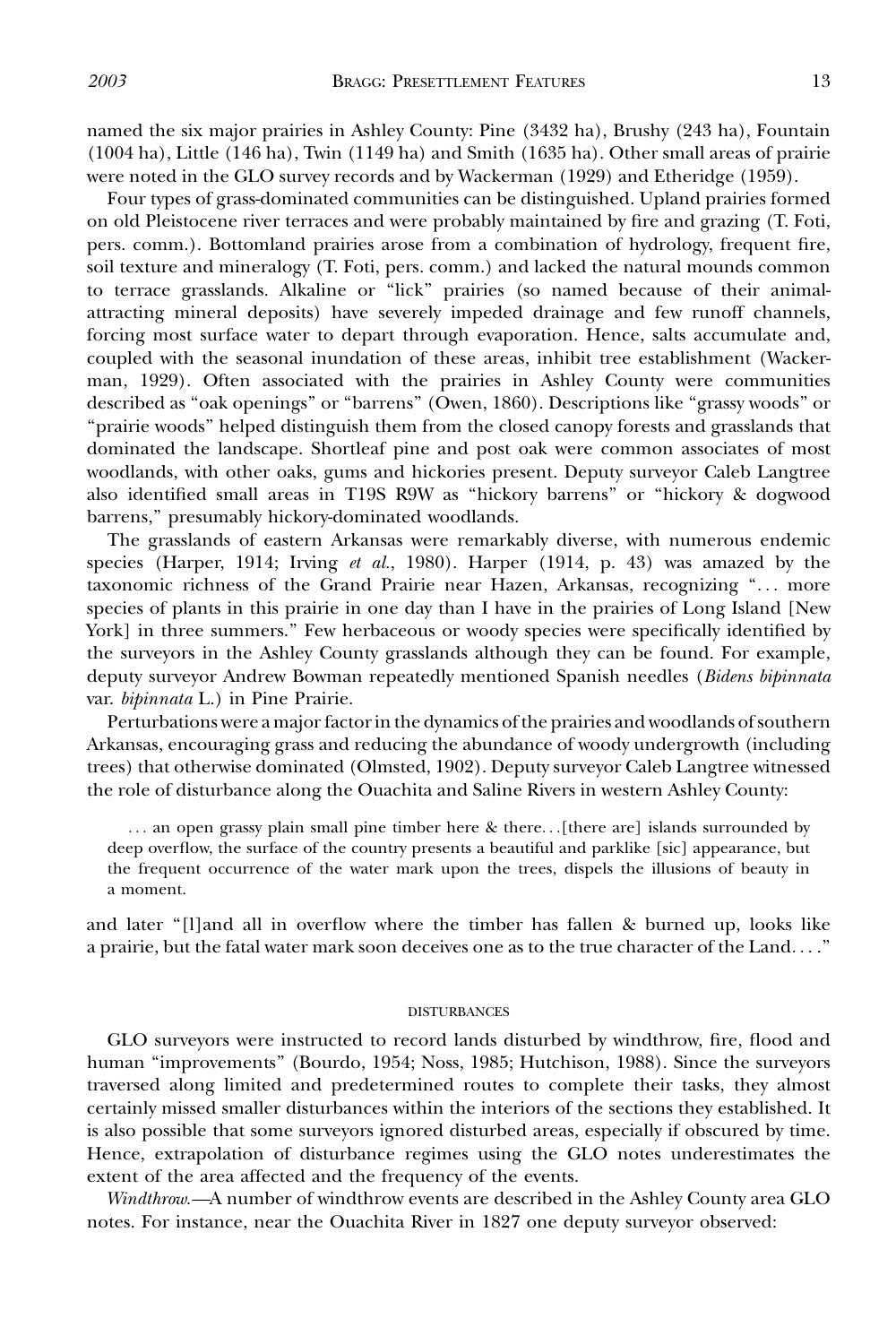[h]ere the Hurricane makes quite a grand appearance; in looking down the long reach of the [Ouachita] river to the South & S W no green Timber to be Seen, nothing but a few trunks of trees and they trimed [sic] of all their branches ... .

Although windthrown areas were usually called ''hurricanes,'' the likelihood of tropical storms damaging southern Arkansas forests is slight (Turner, 1935; Hutchison, 1988). Tornadoes and straight-line winds are much more likely to have produced the damage found by the GLO surveyors. Tornadoes, for instance, are common in Arkansas, with over 200 twisters reported statewide from 1879 to 1926 (Cole, 1927). It is also possible that some disturbed areas attributed to windfall resulted from heavy ice or snow accumulation, which can similarly injure trees.

Windfall sometimes impeded surveyor progress with downed debris and dense understories. One surveyor noted "[t]imber where there is any standing overcup Oak Pecan ... but generally down and rotton [sic] by Hurricane with an immense growth of bushes vines briers ... ." A different surveyor remarked "... the line runs thro [sic] an old windfall and the worst thicket of bushes, vines, and briers I ever saw ...'' and finally ''[i]t is as bad a country of Cane vines and briers, as any, and I feel myself compelled to give over the pursuit, for I cannot do the work as it should be done... .'' Even with the rapid decomposition of fallen timber in Arkansas (Long, 1917) and the quick response of understory vegetation to openings in the canopy, it probably took at least a decade for most evidence of windthrow to completely disappear (see also Canham and Loucks, 1984). For example, the GLO plat of the north half of sections 3 and 4 in T15S R4W (drawn in 1837) included an area of windthrow that was still apparent when the American Land Company listed some of these properties for sale in 1844 (American Land Company, 1844).

At least 22 discrete windthrow events in the Ashley County area were notable enough for the surveyors to have mapped them (Fig. 5). Three areas covering approximately 1120 ha, 850 ha and 200 ha are obvious (arrows in Fig. 5) and their long, relatively narrow tracks suggest tornadic origins. These events account for over 90% of the roughly 2400 ha of windfall recorded by the surveyors. Most wind damaged areas were small, however, covering less than 10 ha (median  $= 8$  ha, mean  $= 108$  ha, standard deviation  $= 290.2$  ha, range  $= 3$  to 1118 ha). Even though the minimum size of windthrow included in the GLO records is unknown, judging from the smallest areas reported in Ashley County, surveyors disregarded those less than 3 ha. The true extent affected by catastrophic windthrow was further underestimated by the sometimes disjunct timing of the different survey crews. Adjacent townships were periodically not traversed until many years later, often resulting in the abrupt cessation of a windthrow event at their boundary.

Hydrological extremes.—Flooding is mentioned throughout the GLO records of Ashley County. Most references are limited to brief comments made of the depth of ''overflow'' (obvious markings left on trees from high water). Overflow ranged from 1 to 6 m along large streams to as much as 9 m deep along the Ouachita River. The impact of the hydrological events on the GLO effort depended on the size of the affected drainage, the season of the survey and the weather during the measurement period. Water was sometimes scarce and often too abundant, drowning horses or ending fieldwork prematurely. Improved stream crossings in Arkansas were rare at this time, so traveling across flooded areas could prove hazardous for surveyors and ordinary citizens alike. For example, the adventurer Albert Pike nearly drowned when crossing the flood-swollen Garrison's Creek in western Arkansas in which "[a]t low water, the banks are twenty-five feet [7.6 m] above water; now, the water was level with them....'' (Pike, 1835, p. 269).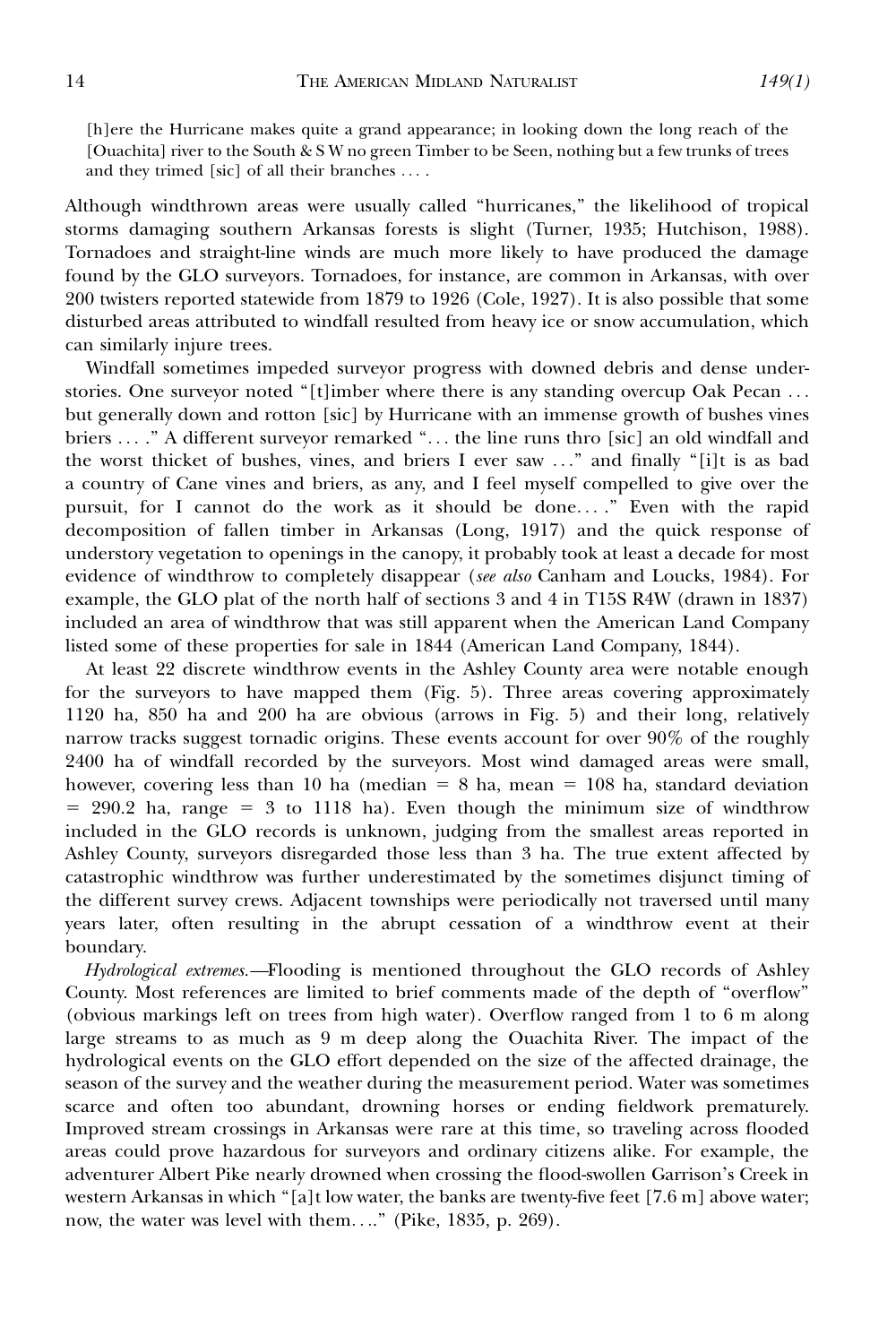

FIG. 5.—Areas of windthrow (black dots and linear tracks) demarcated on GLO plat maps from the Ashley County study area. The long, linear windthrow features (arrows) are almost certainly tornado paths, while smaller point locations could be from downbursts, straight line frontal winds, tornadoes or other types of catastrophic disturbance that appear similar to windthrow

Specific storm and flooding events were occasionally described by surveyors who usually worked during the wet winter and spring seasons. In January of 1828 one saturated surveyor bemoaned the "... desperate heavy rain all day ..." and a couple days later "... from 5 to 6 inches [12 to 15 cm] ... water fall accompanied with heavy thunder & sharp lightning and this day still raining and no prospect of clearing off ... .'' This rainy period limited his ability to work as ''... the whole face of the country [was] now covered and overflowing with water ...'' and ''[t]he waters of the small streams are beyond all description high, and the hills very bogy [sic]... .'' Occasionally, dry spells were encountered. Deputy surveyor Caleb Langtree once remarked in the notes ''... not one drop of Water have we Seen in these 2 days, except what we have drunk at Camp.''

Fire.—Fire is thought to have been an important component of the pre-European forests of the southern United States (Delcourt, 1976; Schafale and Harcombe, 1983), but was infrequently mentioned in the Ashley County GLO notes. Lutz (1930) suggested that some burned forests may have been recorded as windthrow, although it would seem hard to confuse charred with wind-toppled trees. It does not appear possible to reconstruct fire regimes from the descriptions in the Ashley County GLO records because of indefinite fire boundary descriptions and the lack of a reliable method to estimate time since burn. However, the surveyor's narratives about fire damage provide some insight into the role of fire in the presettlement forests of the Ashley County area. During his 1855 resurvey of the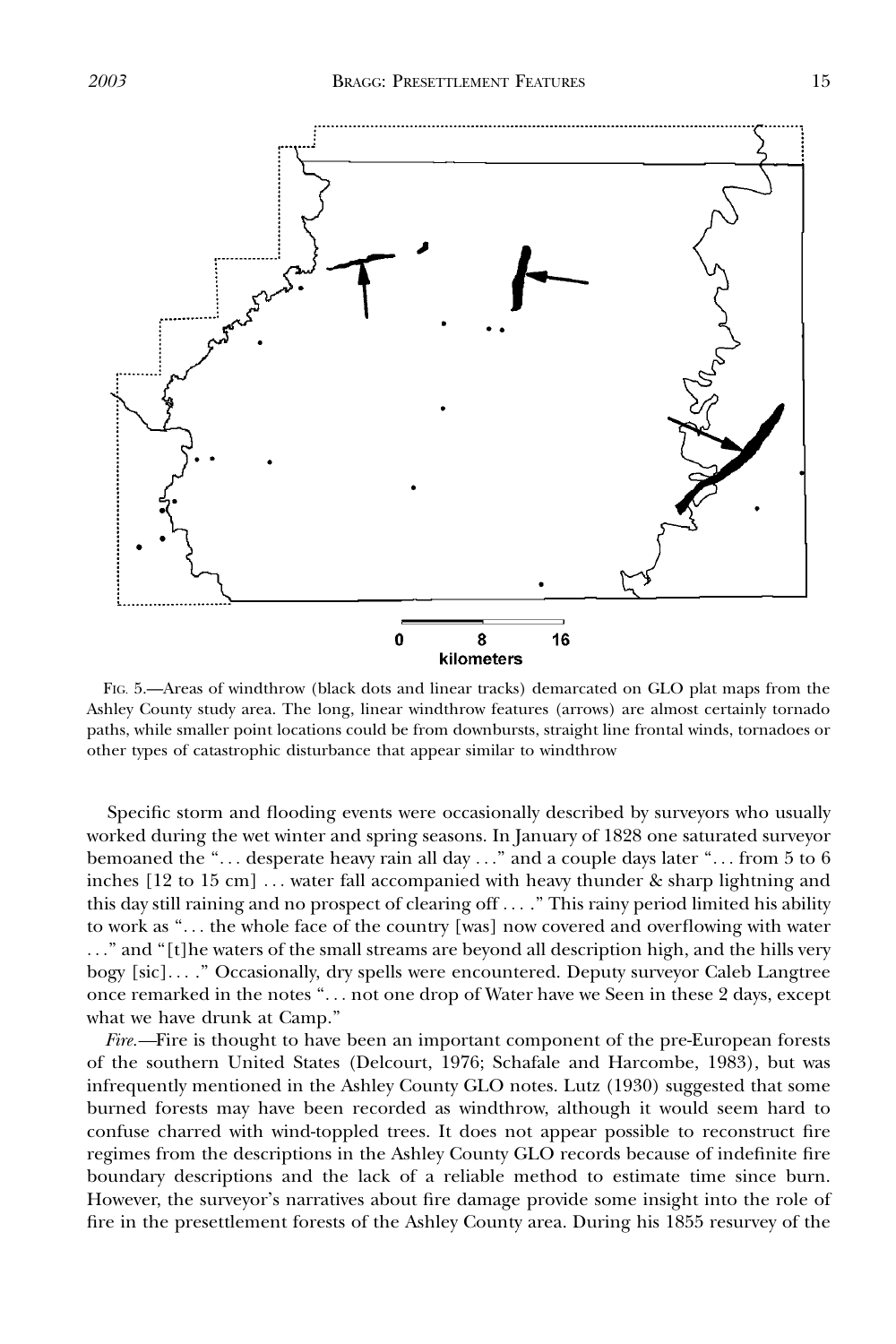boundaries of T18S R9W, Caleb Langtree found ''[h]uge trunks of trees...on the ground blackened by the fire & broken into fragments by their fall  $\dots$ ." Others reported an undergrowth of ''... [d]ogwood prickle shoemake [sic] and cane on the highest ground but dead by the burning of the woods ...'' and ''... the hurricane [an area of windthrow near Ouachita River] So burnt that it makes the appearance of Prairie fit for cult[ivation].'' Fire

also complicated the surveyors' work, with some noting that they could ''... find no Bearing trees by which to identify this Corner Every thing around burned down ...'' or that ''... the [witness] trees all down & burned up ... .'' In southern Arkansas, sun-loving graminoids achieved dominance naturally through

extreme site conditions or frequent burning, otherwise woody shrubs, vines and tree seedlings quickly occupied the understory. Deputy surveyor Nicholas Rightor found the "... woods has been burnt of [f] clean the whole Six miles [of T16S R8W], but is naturally open and handsome... .'' Likewise, Langtree mentioned ''... an open grassy plain or table land in overflow ... the frequent fires having burned everything down ...'' but also noted ''... several little [pine] islands above the overflow ... [had] fallen timber in desperate confusion—fire and water hold the mastery here ... .''

Earthquakes.—In the winter of 1811–1812 a seismic event involving at least three earthquakes registering a minimum of 8.0 on the Richter Scale struck northeastern Arkansas and southeastern Missouri (Nuttli, 1974), causing extensive regional subsidence, flooding and tree mortality. Early GLO surveyors attributed two aquatic features in Ashley County to this event, which they dubbed ''earthquake swamps.'' For example, an elliptical indentation along the east boundary of section 1 in T17S R4W had ''... [t]imber all dead and of highland kind except small Persimmon which appears to have grown since it sunk no brush or briers growing in it ... .'' Trelease (1897, p. 370) described a similar condition in southeastern Missouri:

Now and then old Cypress stubs, with gray bark and large branches emerging from the giant trunks close the water level, stand in marked contrast with the tall, clean stems of a later generation, suggesting the doubtful hypothesis that the strip of land on which they grew has sunken locally below the general level of the stream.

Even though Trelease (1897) did not seem to favor the sinking land theory, others (e.g., Shelford, 1954; Nuttli, 1974; King, 1978) have linked similar subsidence to the New Madrid quakes.

Large woody debris.—The original surveyors made little effort to note the presence of large woody debris (LWD) unless challenged by having to cross a ''... bottom almost impenetrable with vines briers fallen timber ...'' or spending most of a day ''... gitting [sic] through, this desperate hurricane... .'' Snags also hindered the navigability of rivers. In late 1827 deputy surveyor Nicholas Rightor described a portion of the Saline River as ''... partly full of timber and a great deal of drift at the head of it, and not attal [sic] traveled by water crafts... .'' Later, Rightor described sections of Bayou Bartholomew in eastern Ashley County as being ''... full of logs ...'' and ''... here fill'd with trees, or old logs convenient for crossing... .''

The presence of LWD was implicit with the occurrence of disturbed areas. Caleb Langtree mentioned large logs he encountered in western Ashley County, fragmented by their fall and blackened by fire and also noted a ''... large forked Red Oak S.E. but it is dead, and will Soon be down & decayed... .'' When corners were relocated, it was not unusual for the surveyors to find the old witness trees dead and decaying, possibly succumbing from the blazing and scribing they received years earlier. If no living trees were found within a convenient distance to the corner (especially in prairies), surveyors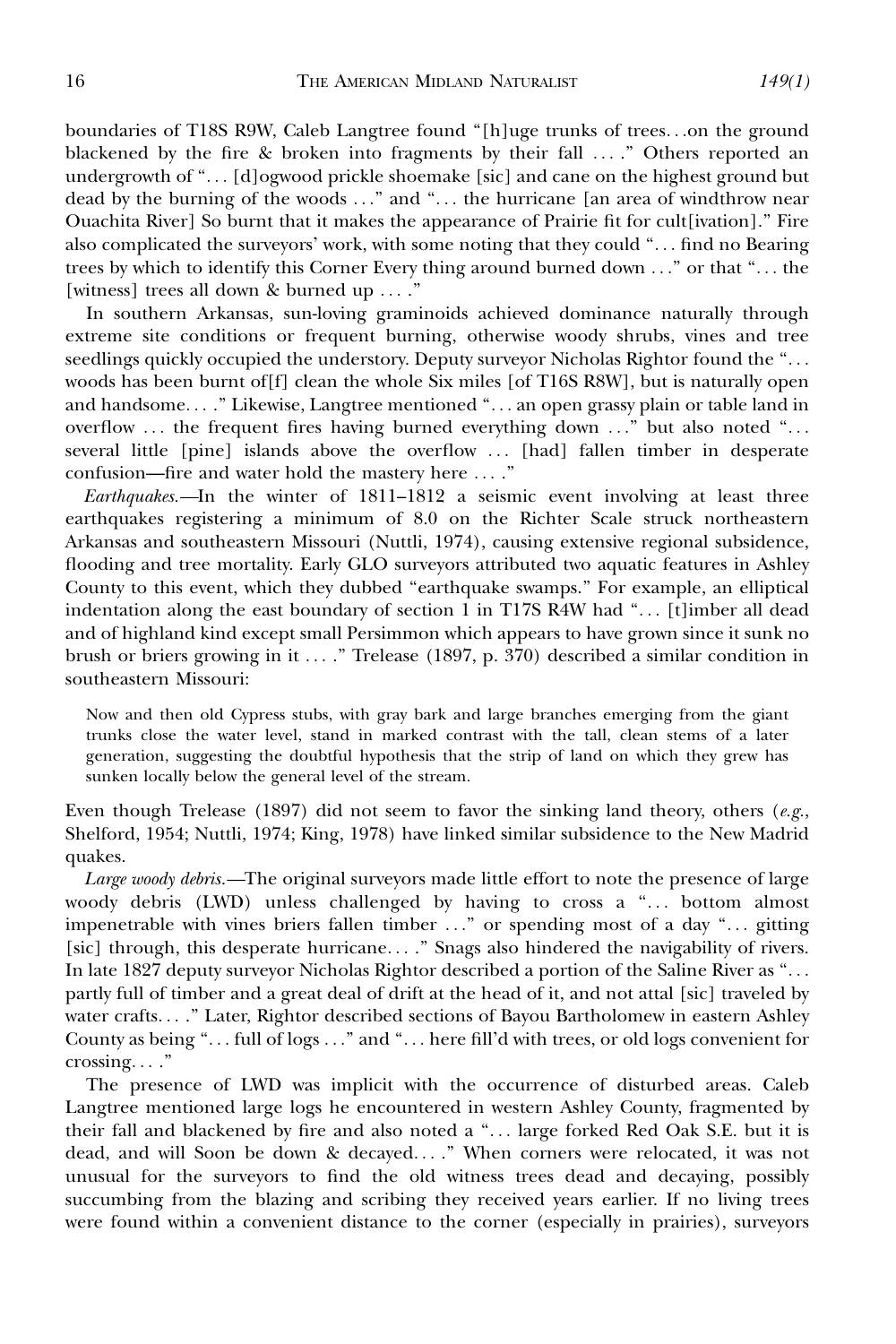were to construct a suitable monument (Stewart, 1935). Typically, these markers were comprised of cylinders of charcoal, usually collected from a campfire. However, surveyors also gathered charcoal from burned woods, if available. One industrious surveyor left "... charcoal I found in the burnt woods ...'' and later used ''... a very well charred root about 6 inches [15 cm] long & from 3 to 4 inches [8 to 10 cm] diamr [sic] ...."

#### OTHER NOTEWORTHY FEATURES

Wildlife.—The GLO surveyors rarely mentioned wildlife, although undoubtedly they found an abundance. Caleb Langtree encountered biting insects, black bears (Ursus americanus Pallas) and rattlesnakes (Crotalus spp.) and deputy surveyor Abraham Bowman crossed at least one beaver (Castor canadensis Kuhl) pond. Many survey crews had a designated hunter to supplement their food stores and some reported on their successes and failures. For example, in late 1827 Nicholas Rightor spent at least a day fruitlessly tracking a black bear wounded by his hunter (the bear apparently entered the Saline River and drowned), and later mentioned the shooting of two white-tailed deer (Odocoileus virginianus Zimm.) near a windthrow in T16S R8W.

Natural mounds and other edaphic features.—Relatively small yet pronounced circular mounds were frequently noted in the GLO records. Usually less than 2 m high and 10 m across, the origin of these earthen mounds is unknown, although several theories have been advanced (Cain, 1974). Called "gas," "prairie," "pimple" or "mimas," these natural mounds were commonly reported in both forests and prairies of Ashley County, but are not present in alluvial bottoms. The Smith Prairie in south-central Ashley County, for example, was described by one surveyor as ''full of mounds,'' while Cain (1974, p. 181) provided an aerial photograph of the abundant mounds in the Pine Prairie of northeastern Ashley County. Mound frequency varied, but some locations "... average about 4 mounds to the acre [10] per ha]  $\dots$ " and " $\dots$  there is a mound within 2 chains [40 m] (all over the prairie)... ." The mounds were at times regarded by the surveyors as particularly productive: "... an occasional mound which is covered with an undergrowth denoting rich soil ... ,'' possibly because of their improved drainage (see also Owen, 1860).

Apart from broad references to landform shape or type (e.g., "rolling," "level," "bottom") and brief soil descriptions (e.g., "first rate," "second rate," "third rate," "swampy"), the surveyors only infrequently described the edaphic conditions of the Ashley County area. Caleb Langtree provided some limited detail on soil conditions for scattered locations in T18S R9W. Langtree once entered ''... a dry slash white clay bottom & long sedge grass ...'' and later described other locations as sandy. Other surveyors commented on the favorability of an area for agriculture. For example, deputy surveyor John Wilson identified a site near the Saline River in T15S R8W that he believed may be ''... flat corn land not rich ...'' and noted an area of ''[s]andy soil and red clay foundation ... [that] ... would produce well.''

Aquatic conditions.—Features like swamps, seeps, rivers, creeks, bayous and lakes are found throughout the survey region. Large rivers often formed diverse landscapes of sloughs, meanders, oxbow lakes, multiple channels, islands and occasional bluffs. A few bodies of water were identified as navigable and surveyed as such, but navigation at this time would have been difficult due to the tangled vegetation and riparian large woody debris. Springs were encountered, including a mention by Langtree of the ''famous Sulphur Springs'' in section 9 of T19S R9W. Other aquatic features were suggested largely by their associated vegetation. Areas of still water frequently had groves of cypress and water tupelo, whereas small streams often flowed through brush- or cane-filled bottoms. Even though understory plants were rarely identified to the degree needed to classify wetlands, some descriptions suggest special conditions like seeps or mineral springs. In T15S R8W John Wilson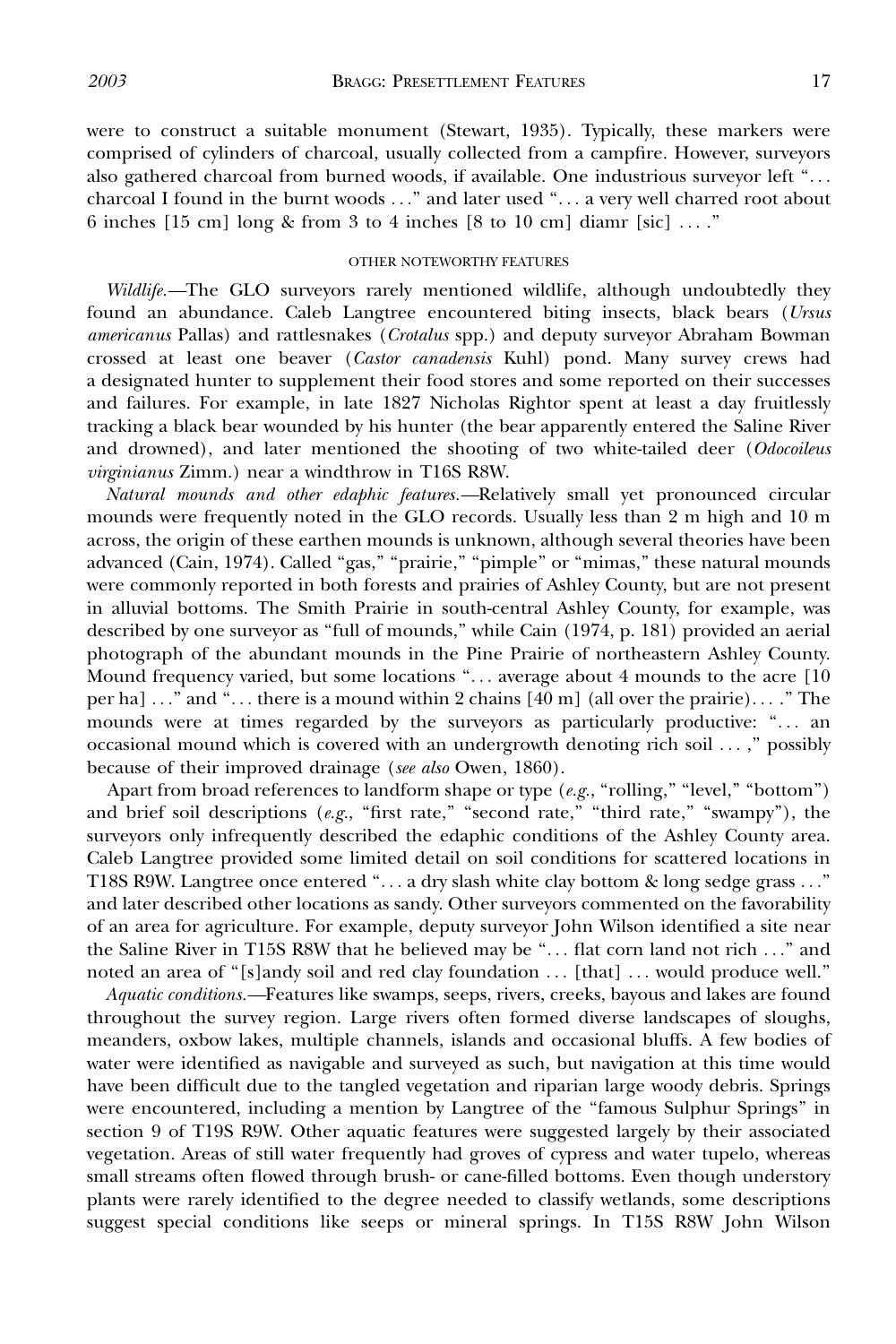encountered an area of ground that was ''... flat and wet and the earth over spread with green moss ...'' and other surveyors reported sedges or ferns, which may be associated with seepage wetlands.

Early settlers.—Native Americans first settled southern Arkansas many thousands of years ago, but left only scattered evidence of their occupation. The most visible signs of pre-1500 Mississippian Culture are the large mounds constructed along the major waterways of the Ashley County area (Moore, 1909; DeArmond-Huskey, 2001). Protohistoric (from 1500– 1700 AD) Tunican Indians were replaced by a tribe known as the Quapaws, who occupied parts of southeastern Arkansas until their removal in the early 1800s (Schambach and Newell, 1990; Hoffman, 1992). Very little information on the environmental impacts of Native Americans in the Ashley County area is available. They probably used fire to maintain openings and improve conditions for wild game and likely cleared the forest to plant crops, as was done by tribes in other portions of the state (Schambach and Newell, 1990; Key, 2000). The GLO surveyors made no specific mention of evidence of Native American habitation in the Ashley County area as they did in other parts of Arkansas, but it is likely that many of the trails they followed were first tread by Native Americans.

European settlement of the Ashley County area began in earnest during the latter half of the GLO survey period (especially after 1840) and was reported in the survey notes. Several roads and trails crossed the region, usually extending between the scattered settlements of the area. Although a few agricultural ventures had begun along the major waterways in the study area as early as the late 1820s (Etheridge, 1959; DeArmond-Huskey, 2001), settlement of the interior was still years away. Surveyors also reported limited areas of logging along the Ouachita River and the occasional ''deadening'' of the timber as a prelude to farming. Some township surveys after 1840 mentioned cleared fields (called ''improvements''), houses, cotton gins and even slave quarters.

#### **DISCUSSION**

Assembling information on the early landscapes of southern Arkansas is difficult because so few records of presettlement ecosystems are available before commercial exploitation started in the mid 1800s. The GLO survey notes appear to be reasonably unbiased (as generous with negative comments about the lands surveyed as favorable ones) and contain descriptions of the study area in much greater detail than available from other traditional sources ( $e.g.,$  early explorer journals). The GLO records of the Ashley County area could, for example, help locate rare community types like alkaline prairies or hickory barrens that may still contain isolated populations of endangered species [Foti (2001) describes such an application of the original survey notes in the search for a previously unknown woodland type in east-central Arkansas]. Even though there are some problems with quantitatively interpreting the ecological data collected by early surveyors, the GLO notes are an invaluable contribution to restoration projects targeting presettlement conditions because of their unprecedented consistency, coverage, detail and timeliness.

Acknowledgments.—I would like to recognize the deputy surveyors whose trials and tribulations over 150 y ago made this work possible: Caleb Langtree, Nicholas Rightor, Abraham Bowman, Charles Moore, Laurentine Eiler, Jonas Smith, Alexander Brookie, James Danley, Thomas Mathers, Charles Drury, Thomas Rector, John Wilson, Will Rector, John Clark, J.E. Graham and J.M. Conway, as well as their many crew members. Anna Zeide and Hope Bragg assisted in data acquisition. Tom Foti (Arkansas Natural Heritage Commission), Eric Sundell (University of Arkansas at Monticello) and several anonymous reviewers provided many valuable comments.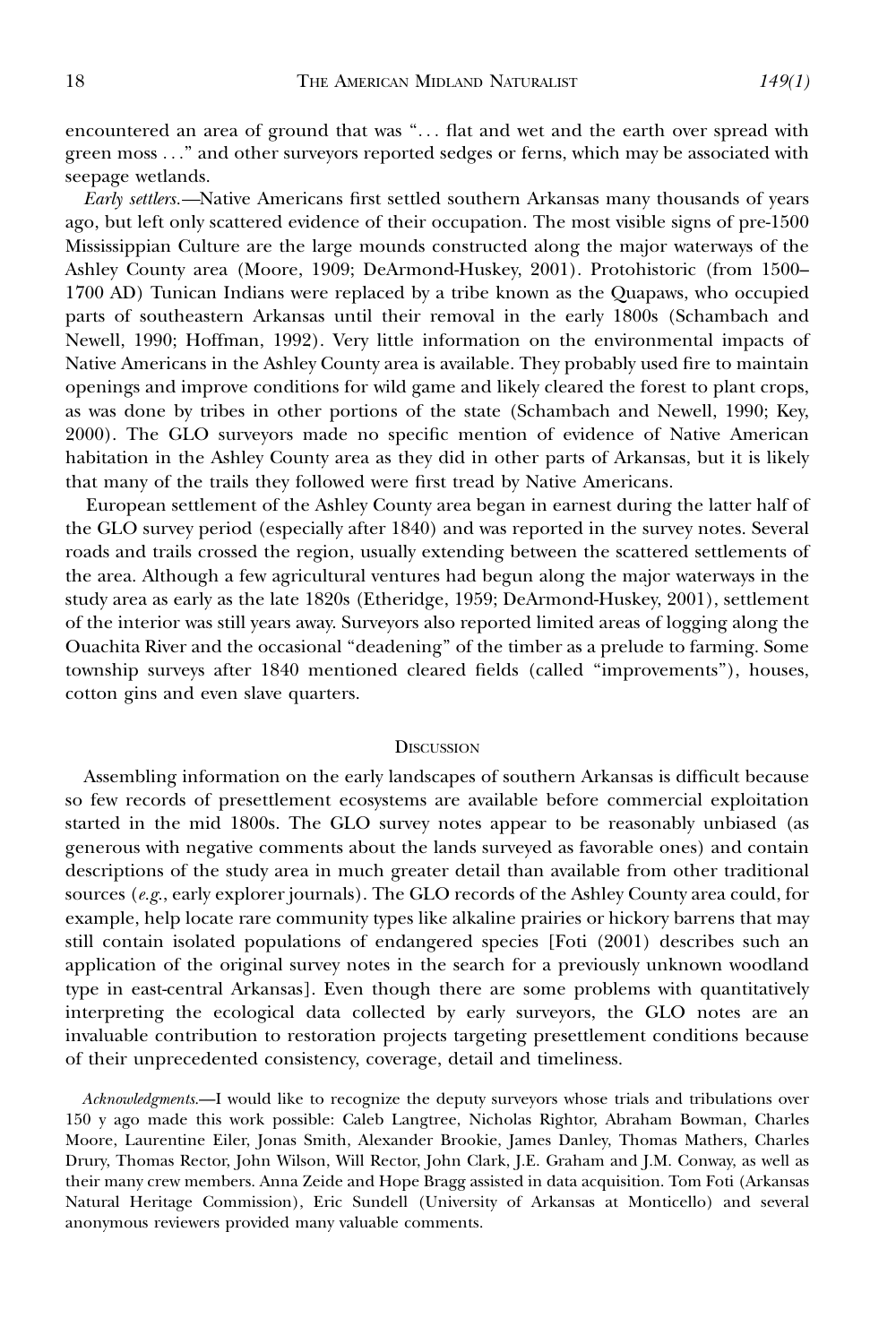# LITERATURE CITED

- AMERICAN LAND COMPANY. 1844. Catalogue of 96,046 acres of land belonging to the American Land Company, situate and lying in the State of Arkansas. James Van Norden & Co., New York, New York. 28 p.
- ANONYMOUS. 1890. Biographical and historical memoirs of southern Arkansas. The Goodspeed Publ. Co., Chicago, Illinois. 1088 p.
- BOURDO, E. A. 1956. A review of the General Land Office survey and of its use in quantitative studies of former forests. Ecology, 37:754–768.
- BRAGG, D. C. 2002. Reference conditions for old-growth pine forests in the Upper West Gulf Coastal Plain. J. Tor. Bot. Soc. In press.
- BUREAU OF LAND MANAGEMENT. 1947. Manual of instructions for the survey of the public lands of the United States 1947. U.S.D.I. Bur. Land Manage., Washington, DC. 613 p.
- CAIN, R. H. 1974. Pimple mounds: a new viewpoint. Ecology, 55:178–182.
- CANHAM, C. D. AND O. L. LOUCKS. 1984. Catastrophic windthrow in the presettlement forests of Wisconsin. Ecology, 65:803–809.
- COLE, H. S. 1927. Tornadoes in Arkansas, 1879–1926. Mon. Weather Rev., 55:176–182.
- DANIELS, C. [commissioner] 2000. Arkansas original General Land Office survey notes and plats. Ark. State Land Office, Little Rock, Arkansas (16 compact disks).
- DEARMOND-HUSKEY, R. 2001. Bartholomew's song: a bayou history. Heritage Books, Inc., Bowie, Maryland. 645 p.
- DELCOURT, H. R. 1976. Presettlement vegetation of the North of Red River Land District, Louisiana. Castanea, 41:122–139.
- EGAN, D. AND E. A. HOWELL [EDS.]. 2001. The historical ecology handbook: a restorationist's guide to reference ecosystems. Island Press, Washington, DC. 457 p.
- ETHERIDGE, Y. W. 1959. History of Ashley County, Arkansas. The Press Argus, Van Buren, Arkansas. 173 p.
- FORBES, R. D. AND R. Y. STUART. 1930. Timber growing and logging and turpentining practices in the southern pine region. U.S.D.A. Tech. Bull. 204. 114 p.
- FOTI, T. L. 2001. Presettlement forests of the Black Swamp area, Cache River, Woodruff County, Arkansas, from notes of the first land survey, p. 7–15. In: P. B. Hamel and T. L. Foti (eds.). Proc., Bottomland hardwoods of the Mississippi Alluvial Valley: characteristics and management of natural function, structure, and composition. U.S.D.A. For. Serv. South. Res. Sta. Gen. Tech. Rep. SRS-42.
- HARPER, R. M. 1914. Phytogeographical notes on the coastal plain of Arkansas. Plant World, 17:36–48.

HARRAR, E. S. AND J. G. HARRAR. 1962. Guide to southern trees, 2nd ed. Dover Publ., Inc., New York, New York. 709 p.

- HARVEY, F. L. 1883. The arboreal flora of Arkansas. Am. J. For., 1:413–424;451–458.
- HOFFMAN, M. P. 1992. Protohistoric Tunican Indians in Arkansas. Ark. Hist. Quart., 51:30–53.
- HUTCHISON, M. 1988. A guide to understanding, interpreting, and using the public land survey field notes in Illinois. Nat. Areas J., 8:245-255.
- IRVING, R. S., S. BRENHOLTS AND T. FOTI. 1980. Composition and net primary production of native prairies in eastern Arkansas. Am. Midl. Nat., 103:298–309.
- KEY, J. P. 2000. Indians and ecological conflict in territorial Arkansas. Ark. Hist. Quart., 59:127-146.
- KING, J. E. 1978. New evidence on the history of the St. Francis Sunk Lands, northeastern Arkansas. Geol. Soc. Am. Bull., 89:1719-1722.
- LONG, W. H. 1917. Investigations of the rotting of slash in Arkansas. U.S.D.A. Bull. 496. 14 p.
- LUTZ, H. J. 1930. Original forest composition in northwestern Pennsylvania as indicated by early land survey notes. *J. For.*, **28**:1098-1103.
- MATTOON, W. R. 1915. Life history of shortleaf pine. U.S.D.A. Bull. 244. 46 p.
- MENDELSON, J. 2002. An additional source of data on northeastern Illinois woodlands around the time of settlement. Am. Midl. Nat., 147:279–286.
- MOHR, C. 1897. Timber pines of the southern United States. U.S.D.A. Div. For. Bull. 13. 176 p.
- MOORE, C. B. 1909. Antiquities of the Ouachita Valley, part 1. J. Acad. Nat. Sci. Philadelphia, 11:111.
- MOORE, D. M. 1999. Trees of Arkansas, 5th ed. Ark. For. Comm., Little Rock, Arkansas. 142 p.